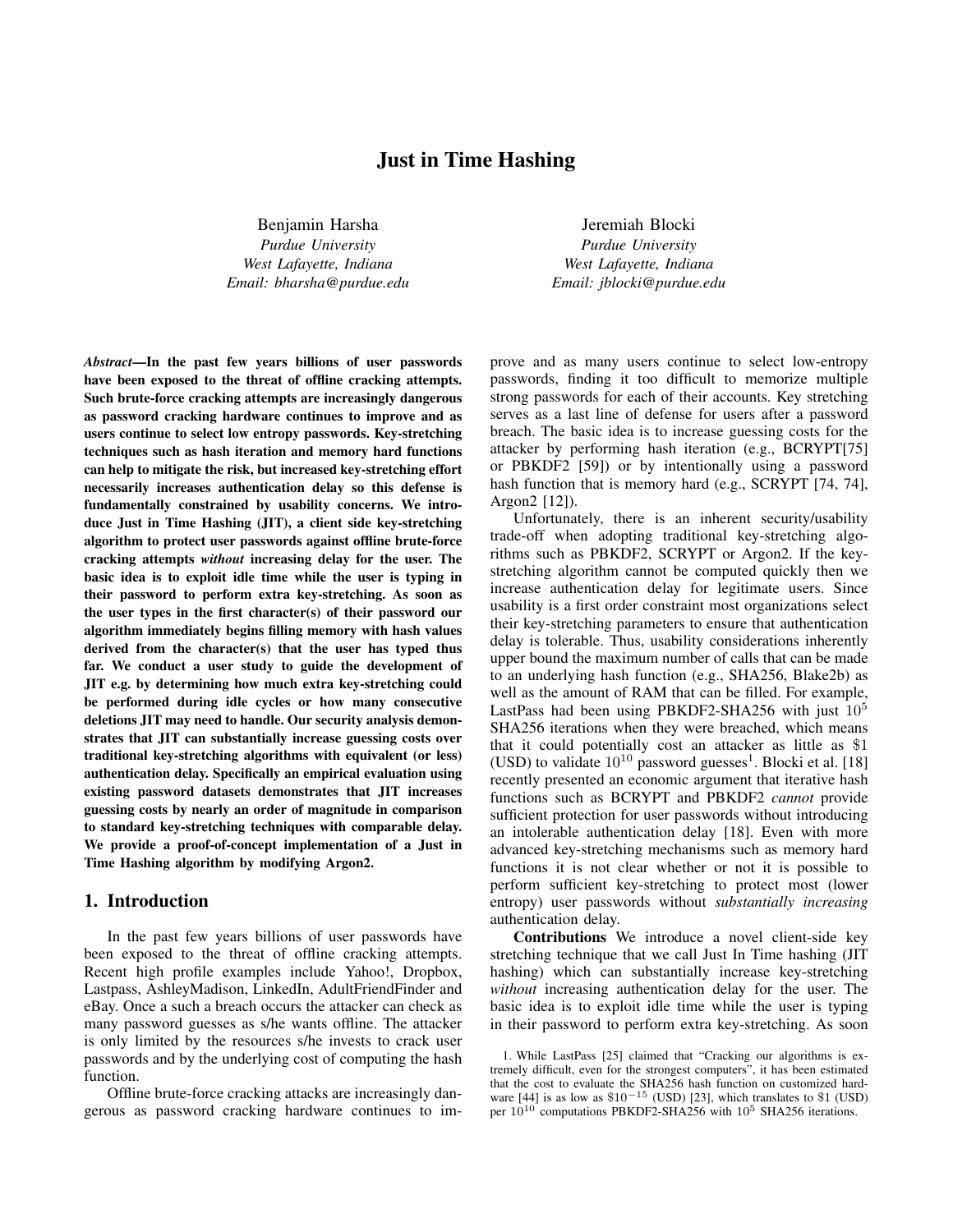as the user types in the first character(s) of their password our algorithm immediately begins filling memory with hash values derived from the character(s) that the user has typed thus far. The key challenge in designing such a function is that the final output must be a deterministic function of the input password, while users do not always enter their password at exactly the same speed.

We conduct a user study to investigate password typing habits and inform the design of JIT. In particular, we aimed to answer the following questions: How fast do users type when entering passwords? Is this password typing speed equivalent to regular typing speed? How often do users press backspace when entering a password? We find that for over 95% of PC users (resp. mobile users) the delay between consecutive key-strokes during password entry is over 180 ms (resp. 319 ms). While users do occasionally press backspace during password entry we find that the pattern is highly predictable (e.g., a user either erases  $\leq 3$ ) characters or erases the entire password). Both of these observations are encouraging trends for JIT since it means that there is lots of time to perform key-stretching between consecutive key-presses, and at any time we only need to be able to restore JIT state for the last three characters of the password that the user typed. In the unlikely case that there are additional deletions the algorithm can restart from the first state and reprocess, resulting in a delay for the user.

Several of our findings from the user study may be of independent interest. For example, we find that password typing speed is only weakly correlated with regular typing speed, which may have implications for the design and evaluation of implicit authentication mechanisms based on keystroke dynamics during password entry. We conjecture that the differences in typing times are due to muscle memory as well as the use of less common characters and/or character sequences in passwords.

We analyze the security of a JIT password hashing algorithm using graph pebbling arguments. On the negative side, our analysis demonstrates that JIT password hashing with hash iteration as the underlying key-stretching mechanism provides minimal benefits over traditional key-stretching algorithms based on hash iteration (e.g., BCRYPT, PBKDF2). On the positive side, we find that JIT hashing can be combined with memory hard functions to *dramatically* increase guessing costs for an offline attacker. For example, we find that if users select passwords similarly to those found in the Rockyou data set [36] then an offline attacker will need to perform more than 6 times as much work to crack a password protected with JIT hashing. Similarly, it will be more than 9 times as much work for an attacker to check every password in a standard password cracking dictionary [37]. We remark that these advantages are based on a pessimistic assumption that the adversary has an unbounded amount of parallelism available. If the adversary is sequential then he must perform 13.3 (resp. 12.5) times as much work to crack a RockYou (resp. cracking dictionary) password protected with JIT.

Finally, we provide a proof-of-concept implementation of JIT highlighting key design decisions made along the way. Our implementation is based on a modification of Argon2 [12], winner of the password hashing competition [3]. The execution of JIT can remain hidden from the user to provide the benefit of increased key-stretching without affecting the user's authentication experience.

## 2. Related Work

Password Cracking The issue of offline password cracking is far from new, and has been studied for many years [70]. Password cracking tools have been created and improved through the exploration of new strategies and techniques such as probabalistic password models [72], probabalistic context free grammars [91, 60, 90], Markov chain models [31, 32, 65, 89], and neural networks [68]. For sentence-based passwords attackers may turn to public or online resources as a source of password possibilities, or they may use training data from previous large breaches like Rockyou [93, 92]. Public and open-source password cracking tools like John the Ripper are easily available online, and can be modified or provided with specific strategies to attempt to crack lists of passwords offline [37].

Improving Password Strength It has proven difficult to convince or force users to choose stronger passwords [28, 62, 82, 83, 55, 80], and methods that do work have usability issues [1]. Strategies to convince users to select stronger passwords have included providing continuous feedback (e.g. password strength meters [63, 88, 30]) and providing instructions or enforcing composition policies [93, 21, 28, 62, 82, 83, 80, 81]. However it has been shown these these methods also suffer from usability issues [55, 84, 48, 1] and in some cases can even lead to users selecting weaker passwords [20, 62]. Password strength meters have also been shown to provide inconsistent feedback to users, often failing to persuade them to select a stronger password [88, 30].

Key Stretching Key stretching, the process of artificially increasing the difficulty of computation of a hash function, is designed to protect low entropy passwords and secrets from offline cracking attempts. By making each guess more expensive, it becomes more difficult for an adversary to crack each password as each attempt costs them more. The method was proposed by Morris in 1979 [70] who used it in the context of password security. Key stretching was originally performed by repeated calculations of the hashing function, i.e. rather than storing the hash of the password and salt the result is first run through the hash function many more times. This method is still used by the functions BCRYPT [75] and PBKDF2 [59]. However these functions require small amounts of memory, and the hash functions that these are based on can now be computed very quickly for a reasonable cost using hardware such as the Antminer [44], which can computer trillions of base functions per second e.g., Bonneau and Schechter estimated that, even if we ran PBKDF2-SHA256 with  $\tau = 10^7$  hash iterations (1) second), a human would need to memorize a 56-bit secret to provide adequate security against an offline attacker [23]. Additional key stretching methods have been proposed to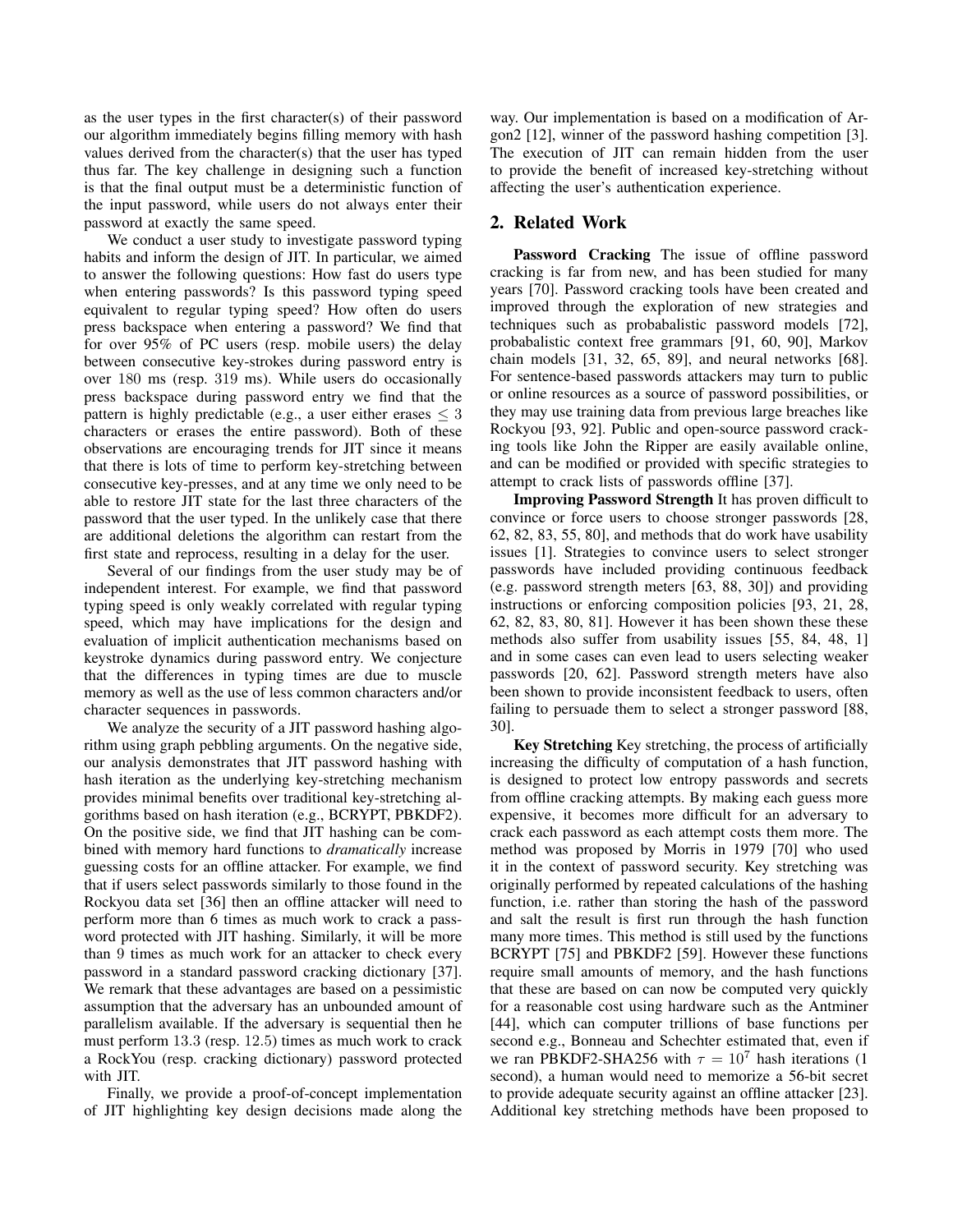introduce asymmetric costs by keeping part of the salt secret and requiring that it be guessed iteratively [17, 67].

Memory Hard Functions Memory Hard Functions (MHFs) were introduced in 2009 by Percival [73]. The key insight behind MHFs is that, while computation power is asymmetric between users and adversaries, the cost of using memory is more equitable. Ideally a MHF should have  $\tau^2$  area-time complexity, where  $\tau$  is a parameter setting the amount of time and memory the function should use. Functions like BCRYPT or PBKDF2 would instead have an area-time complexity of  $\tau$  as they use a constant amount of space. Data-dependent MHFs are MHFs which have a data access pattern that depends on the input. Examples include Argon2d [12] and SCRYPT [73]. Because datadependent MHFs have a data access pattern that depends on the input they are potentially vulnerable to side-channel attacks that determine memory access patterns [11, 49]. Data-independent MHFs are a particular class of MHF that are designed to help prevent side-channel attacks, and have a data access pattern independent from the input. It has recently been shown that SCRYPT is optimally memoryhard [9]. Blocki et al. [18] recently presented an economic argument that iterative hash functions such as BCRYPT and PBKDF2 *cannot* provide sufficient protection for user passwords and argued that NIST standards should be updated to *require* the use of memory hard functions [18].

Other defenses against offline attacks It is possible to distribute the storage and computation of password hashes across multiple servers [24, 27, 45]. Juels and Rivest [58] proposed storing the hashes of fake passwords (honeywords) and using a second auxiliary server to detect authentication attempts that come from cracking the fake passwords. These methods require the purchase of additional equipment, which may prevent those with more limited financial resources from employing them. A second area of research has investigated the use of hard artificial intelligence problems that require a human to solve [29, 16, 19]. This would require an offline attacker to employ human oversight throughout the process by having them solve a puzzle (e.g. a CAPTCHA [29, 19]). In comparison, data independent MHFs have a set memory access pattern that does not involve the input. These data independent MHFs are typically the recommended type to use for password hashing [3, 12]. Several of the most prominent iMHFs from the literature are: (1) Argon2i [13, 14], the winner of the password hashing competition [3], (2) Catena [49], a PHC contestant which received special recognition from the PHC judges and (3) Balloon Hashing [22]. Several attacks have been found for Catena [13, 7, 4] and for Argon2i and Balloon Hashing [4, 5]. Constructions for iMHFs with cumulative complexity  $\Omega(n^2/\log n)$  have been shown [6] using a concept called depth-robust graphs [43]. This is asymptotically the best possible result given the attack shown by Alwen and Blocki [4] showing that any "natural" iMHF has cumulative complexity  $O(n^2 \log \log n / \log n)$ , but the construction remains theoretical at this time.

Password Managers The number of passwords people must keep track of has increased greatly over the years, and will continue to increase in the future. Password managers such as PwdHash, Password Multiplier and LastPass [77, 50] offer to relieve much of this cognitive burden [52] by allowing a user to derive multiple password from a single master password. However, password managers have been criticized since the compromise of a master password (e.g., via key-logging, phishing or bruteforce guessing) can be fatal [64]. JIT password hashing can be used to mitigate the risk of brute-force guessing in the event of a breach such as the one at LastPass.

Disk Encryption Users have plenty of options when it comes to encrypting the storage on their machines [15, 38, 54], and work has been done to design cryptographic systems completely dedicated to this task [47]. Each of these options in some way encrypts the user's disk(s) (or only a portion, such as a home folder) so that the data can only be accessed with a provided password. As with password managers, it is possible to run an offline attack against disk encryption, such as in the case of a stolen mobile phone.

## 3. Just in Time Hashing

Our proposed solution to the problem of increasing key stretching without inconveniencing users is Just in Time Hashing, a method that allows for extended key stretching without a user being aware that it is being done. Where a user may have noticed that authentication was taking several seconds before, using JIT hashing they could perform the same amount of key stretching and barely notice any delay once they have finished entering their password.

Formally we define a  $k$ -limited Just In Time hashing function as a streaming algorithm  $A$ , with a random oracle H, and an initial state  $q_0$  that makes at most k sequential calls to the random oracle for each state update. As each character  $c_i$  of the input enters the algorithms the state is updated, up until a special terminating character \$. The input must be of the form  $C \in (\Sigma \setminus \mathfrak{F})^* | \mathfrak{F}$ , where once the terminating character is read the output  $\tau$  based on the final state is returned. On each update a just in time hashing algorithm returns one of two types of outputs. If the character was not the terminating character \$ then the function returns a new state  $q_i$  from the set of possible states Q. If it is  $\oint$  then it returns an output t from the set of possible outputs  $T$ . The just in time algorithm transitions between states according to the following function:

$$
\mathcal{A}^H(q_{i=1}, c_i) = \begin{cases} q_i \in Q & c_i \neq \text{\$}\\ \tau \in T & c_i = \text{\$} \end{cases}
$$

We use  $A^H(C)$  to denote the final output given a sequence of the form  $C \in (\Sigma \setminus \text{\$})^*$  | \$.

The Backspace Challenge: We allow the character set Σ to include a special character  $\blacktriangleleft$  (backspace). We require that a  $A<sup>H</sup>$  is consistent meaning that we should get the same output when the user types  $1, 2, f, g, \blacktriangleleft, \blacktriangleleft, 3$  that we would if the user had typed the sequence  $1, 2, 3,$  \$ the output  $\tau$ . Formally, for all input sequence  $C \in (\Sigma \setminus \hat{\mathbb{S}})^*$   $|\hat{\mathbb{S}}|$  we require that  ${\cal A}^H(C) = {\cal A}^H(\textbf{Prune}(C)),$  where  $\textbf{Prune}(C) \in$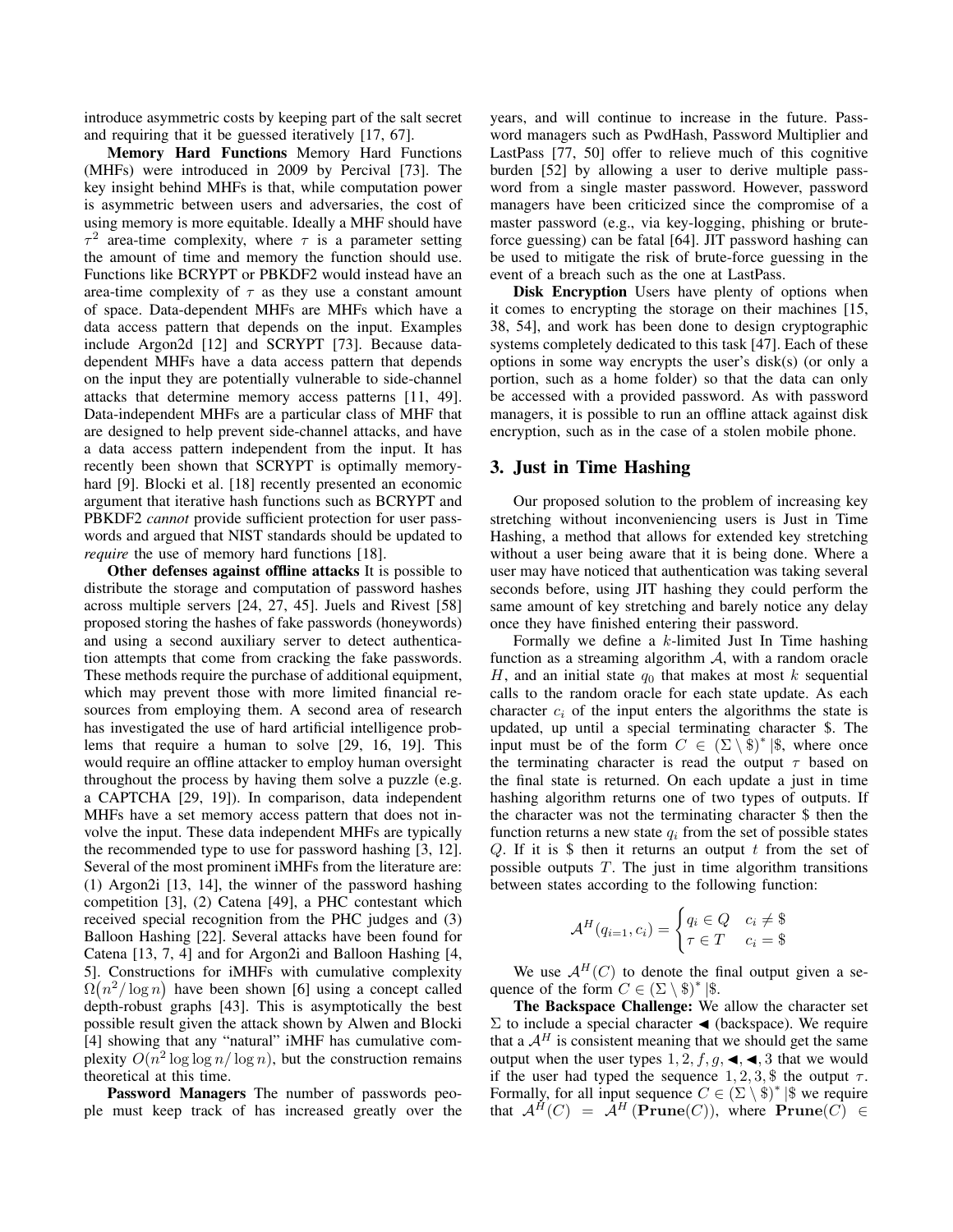$(\Sigma \setminus {\{\$\} , \blacktriangleleft\})^*$  |\$ is the character sequence we obtain after applying each backspace operation  $\triangleleft$ .

A naive way to handle backspaces would be to revert to state  $q_0$  and repeat the entire computation, but this approach would result in noticeably large authentication delays for the user. A second way to handle backspaces would be to store all previous states so that we can quickly revert to a prior state. The key challenge is that states can quickly become very large (e.g., 1GB) because our instantiation of  $A<sup>H</sup>$  is memory hard.

We can relax the requirement that  $A<sup>H</sup>$  *always* updates after at most  $k$  sequential calls to the random oracle to say that  $A<sup>H</sup>$  *always* updates after at most k sequential calls for β-good input sequences. Intuitively, a sequence is β good if it does not contain too many backspaces  $\triangleleft$  within a short interval so that once we are in state  $q_{i+\beta}$  we will never be asked to revert to a state  $q_j$  for  $j < i$ . We allow for one exception: if the user wipes out the entire password then the sequence is *not*  $\beta$ -bad because it is easy to revert to state  $q_0$ .

**Definition 1.** We say that a sequence  $C = c_1, \ldots, c_t, \$ \in \{$  $(\Sigma \setminus \text{\$})^*$   $|\text{\$}$  *is*  $\beta$ -bad if we can find indices  $i \leq j \leq t$  such *that*

$$
\beta < \sum_{i=1}^{j} \left( \mathbbm{1}_{c_i = \mathbf{I}} - \mathbbm{1}_{c_j \neq \mathbf{I}} \right) ,
$$

*and*  $\text{Prune}(c_1, \ldots, c_j) \neq \emptyset$ . If no such indices exist then we *say that the sequence is* β*-good. We say that a sequence is* β*-bad if* A<sup>H</sup> *is a* β*-tolerant* k*-limited Just In Time hashing function if for all* β*-good sequences* C ∈ (Σ \ \$)<sup>∗</sup> |\$ *the algorithm*  $A^H(C)$  *never requires more than k*-sequential *calls to the random oracle between updates.*

**Examples:** Say that someone is using a  $\beta$ -tolerant JIT hashing algorithm with  $\beta = 3$ , and that this user unwisely decided to use the password "password". If the user typed " $pass \triangleleft \triangleleft ssw0 \triangleleft ord$ " then the sequence of keystrokes is  $\beta$ -good, but if the user typed "passwo  $\blacktriangleleft \blacktriangleleft \blacktriangleleft s$   $\blacktriangleleft \blacktriangleleft \blacktriangleleft s$ ssword" then the sequence of keystrokes is  $\beta$ -bad. We stress that a  $\beta$ -tolerant JIT hashing algorithm will allow the user to authenticate in *either* case, though the user may experience some delay in the second instance. In particular, a  $\beta$ -tolerant JIT hashing algorithm is allowed to introduce authentication delay whenever the sequence of keystrokes is  $\beta$ -bad since the algorithm may need to revert to state  $q_0$  even though the user has only erased part of the password. Similarly, if a user types his password faster than expected then the characters will be stored in a queue to be processed in the future. The user does not lose protection from fast typing, but instead notices a delay depending on how fast they typed since the JIT hashing algorithm may not have enough time to catch up before the user finishes typing the password. In Section 4 we present the results from our user study showing that 95% of users take more than 180ms per character typed. We remark that the JIT parameters could be adjusted when we know the user is a fast typist.

Applications: In this paper we focus on the context of password hashing and key stretching, specifically using the time users spend typing in their passwords. However, in the broadest sense JIT is a method to hide computation within idle cycles by streaming input instead of working in batches, and thus potential applications are not necessarily limited to password hash computation. For example, the JIT technique could be used to generate proofs of work for email. As the user types an e-mail the JIT algorithm could continually update the proof of work for the current email message. Using this approach could help deter spammers by making it prohibitively expensive to generate the proof of work for each message. One intriguing challenge would be to develop a JIT proof of work with a more efficient verification algorithm in case the receiver does not have time to regenerate the entire JIT proof. Another possible application domain for authentication would be to take advantage of the longer delays induced by two-factor authentication.

Salting: In the context of password hashing it is vital to have a method of introducing salt. We remark that a JIT hashing algorithm can incorporate salt by including it in the calculation of the initial state  $q_0$  and then storing the salt value. In many contexts (e.g., disk encryption, password vaults) the salt value could simply be stored on the client machine. Similarly, a stateful password manager could store salt values on the client or on the cloud. A stateless password manager (e.g., PwdHash) could derive a salt value from public parameters (e.g., username, domain).

## 4. Usability Analysis

In the last section we introduced the notion of a  $\beta$ tolerant k-limited JIT scheme which updates the state at most k times given any  $\beta$ -good input sequence. Before instantiating any JIT scheme it is crucial to understand how people type passwords in practice. In particular, to avoid delays during authentication we need to tune  $k$  so that the time to update the state is less than the expected delay between consecutive keystrokes. Thus, the parameter  $k$  will depend on the user's password typing speed. Furthermore, we also need to ensure that JIT is  $\beta$ -tolerant for a sufficiently large value of  $\beta$  to ensure that the input sequence we receive when a user types their password is  $\beta$ -good.

In this section we aim to answer the following questions. How quickly do users type their passwords? To what extent is password typing speed correlated with regular typing speed? What fraction of login attempts are  $\beta$ -good for  $\beta = 1, 2, 3$ ? And to what extend does password typing speed Change over time?

To answer these questions we first analyze two publicly available datasets [34, 61]. While we can extract useful insights from both datasets, there are significant methodological limitations when we attempt to use these datasets to answer each of our questions e.g., users in the passwords typo dataset [34] were not actually typing their own passwords. To address these limitations we also conduct our own user study in which we asked users to type in their real passwords so that we could measure password typing speed.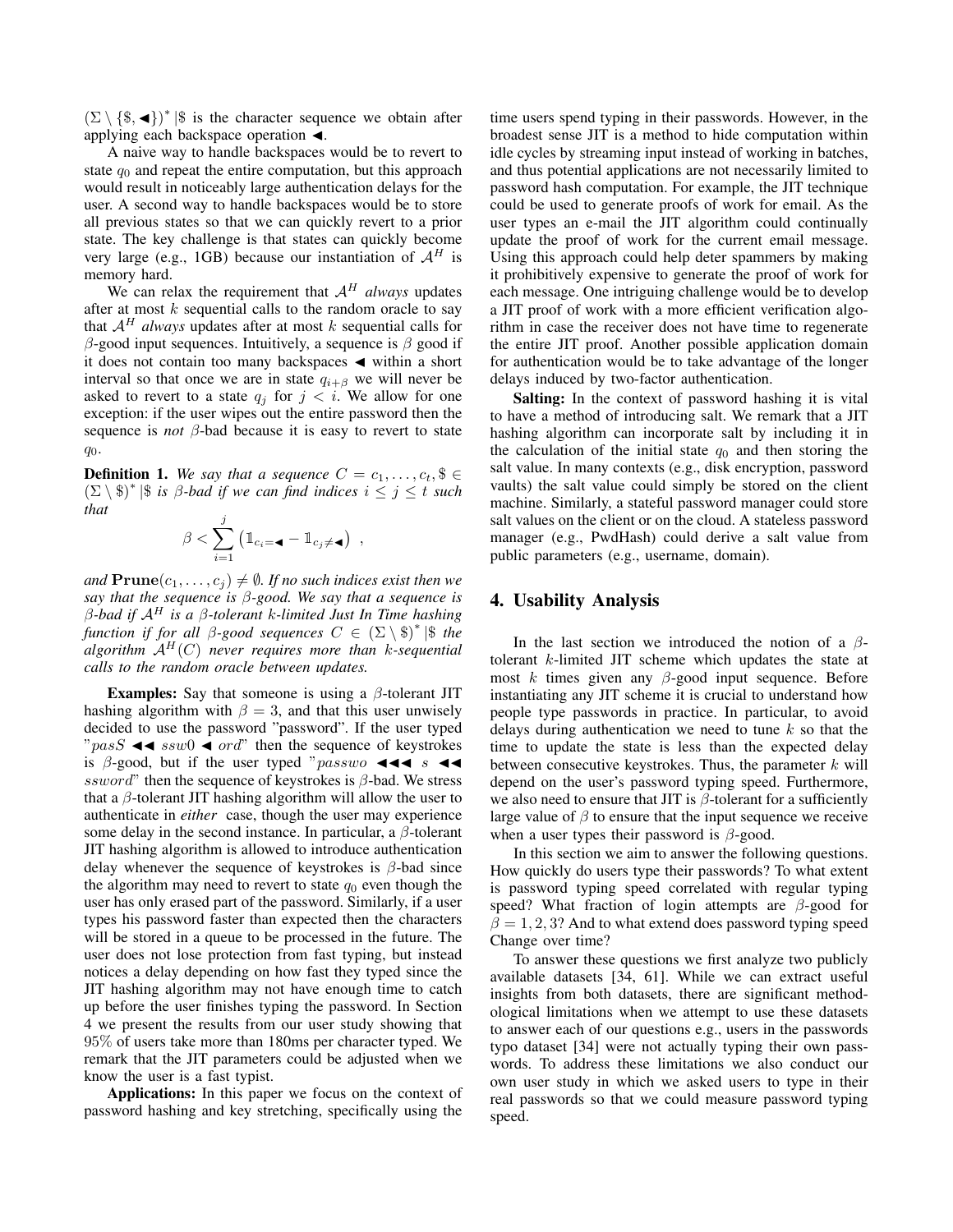#### 4.1. Password Typos dataset

Chatterjee et al [34] ran a user study designed to "... identify common typos and trends". To do this they used Amazon Mechanical Turk (MTurk), an online platform that allows users to post or complete small tasks, called Human Intelligence Tasks (HIT), for compensation. In their study they asked users to type in several passwords sampled from the Rockyou password leak, a 2009 leak that exposed users passwords in plaintext [36]. For each password that users typed a JSON entry was created that contained a list of the user's key presses as well as the corresponding timestamps.

Analysis of Deletion Patterns: We analyzed deletion patterns in the password typos dataset and found that if a user starts deleting a password, there is a 74.9% chance that they will clear the entire field. For implementation of JIT hashing this is convenient, because it means that with most deletions the user starts from scratch and we don't have to worry about reverting. In addition, of those that delete some, but not all, of the password, 89.5% will delete fewer than 3 characters and 94.7% will delete fewer than 5. This suggests that it would be sufficient to ensure that the JIT algorithm is  $\beta$ -tolerant with  $\beta \in \{3, 5\}$ .

#### 4.2. Keystroke Dynamics dataset

Killoughy and Maxion also performed a user study that recorded user's password typing habits with the goal of creating a dataset that could be used to test authentication methods based on user's individual typing trends [61]. In their study they recruited 51 subjects and had them type the same password 400 times. For each recording the researchers recorded key press timing data. All participants used the same preset password (.tie5Roanl).

Impact of Muscle Memory: We used the keystroke dynamics dataset to estimate the impact of muscle memory on password typing speeds. The dataset is particularly well suited for this estimation because each user typed the password 400 times. We found that the time spend typing passwords on their last entry was, on average, 0.4877% of the time spend typing it the first time ( $\sigma = 0.1611$ ). This was strong evidence in favor of our hypothesis that over time people will tend to speed up their password typing speed over time as they gain more practice.

## 4.3. Limitations

Both of these studies provided valuable data for the analysis of just in time hashing, but the data was not without limitations for our purposes. In the typos data set users were given multiple passwords sampled from the Rockyou password list. While these passwords are sampled from a large database of user-chosen passwords, they are not necessarily the style of password that particular user may pick. In addition they typed these passwords only one time - while throughout their daily lives they may be typing their own chosen passwords multiple times, possibly improving their speeds along the way. Thus, it is possible that the typing speeds and deletion patterns observed during the study are not representative of real world password typing speeds/deletion patterns.

Similarly the users in the keystroke dynamics study all typed the same randomly-generated password. They were also typing the passwords in large batches during several sessions, which may not match everyday password typing habits.

These limitations restrict the ecological validity of any conclusions that we draw from these datasets, thus we perform our own user study to further investigate how JIT hashing could best be implemented.

## 4.4. Study Design

To address the previous limitations we designed a user study to investigate user's typing speed and correction habits on their real passwords. Briefly, in the study users were asked to type their password, type a paragraph and then type their password again. The instructions emphasized that we wanted users to type in their actual password and reassured users that we only collected statistics on typing speeds and would never receive their actual password. Previous work has found that conducting password studies poses many challenges, and that care must be taken when analyzing the results [46]. Thus we strived to ensure that we were learning valuable information while taking care to design the study properly.

To give an idea of how much key stretching could be performed with JIT hashing the specific data that is needed is how quickly people type their passwords in practice. While previous work did have people type in passwords, they were either typing a pre-defined password list [61] or randomly generated passwords [34]. To give an idea of how much time we have for key stretching in practice we need to know how long users spend typing per character on their own passwords. To obtain this information we performed a user study in which we collected the time it took for people to type in their real passwords.

The IRB-approved user study was conducted using MTurk and a website we hosted locally. We asked participants to take part in a quick 5 minute survey that was investigating password typing habits, and were recruited with the following advertisement on MTurk:

Participate in a study investigating password typing speeds and muscle memory: For this HIT you will be asked to help investigate how long users take to type in their passwords. This involves several typing tasks, including filling in password boxes and typing a full paragraph. At no point in this study are the passwords you type transmitted or stored by the researchers.

We used Mechanical Turk due to its ability to recruit a larger amount of subjects than we would normally be able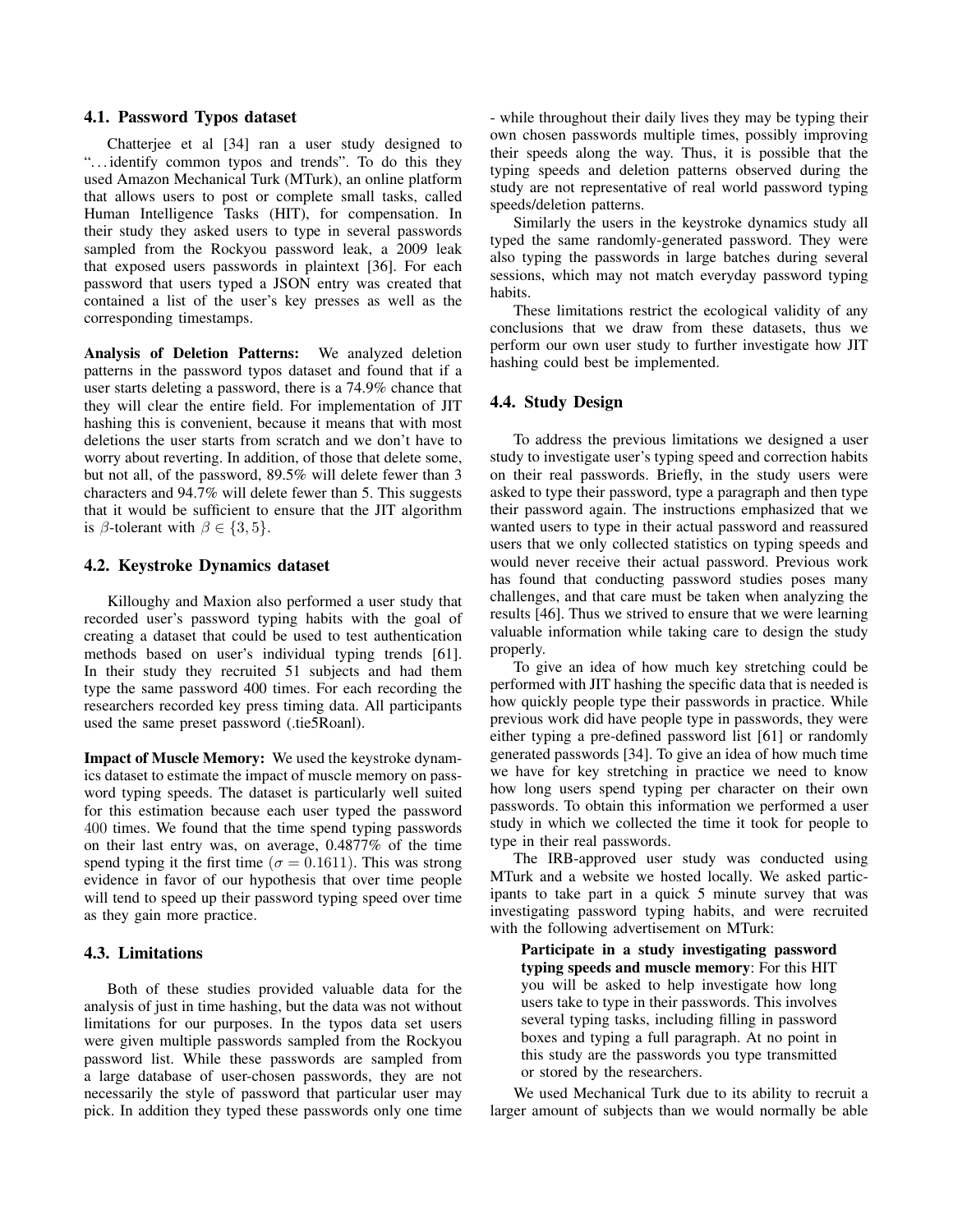to recruit locally. It is known that Mechanical Turk tends to recruit users who are younger, more educated, and more technically proficient than the general population [26]. In addition Mechanical Turk users tend to be more diverse than populations that would be recruited on a standard campus [56]. Mechanical Turk is not without its flaws, and has been criticized by Adar. Though he criticizes it, he states that he has no issues with its use if the study involves understanding humans and human interactions[2]. We believe that this study falls within this category, and that it has been used in an appropriate and useful manner. In addition, to ensure that we had reliable results we restricted our survey to MTurk users with an approval rating of 90% or higher. We recruited 400 participants, each of whom were paid \$0.50 for an estimated 5 minute survey.

To participate, users were linked to a website where they were given instructions and consent information about this study. Participants were told that the study was investigating password typing habits, and that they would be asked to answer a few quick questions and type a short paragraph. They were also told that the study was not expected to take any more than 5 minutes to complete. To begin, we asked users what platform they were using, either desktop/laptop, a mobile device (phone or tablet), or something else. We only accepted those who selected the first two options.

Once users had consented to the study and entered in what platform they were using they were taken to the first page which contained a password input field and the following bolded instructions:

## "In the form below please enter a commonly used password. It is important to type one of your own commonly used passwords, as we are studying how quickly people normally type their passwords!..."

Subjects were also reassured that at no point do we transmit their actual password, and that we only collect the timing data from their input. Particularly concerned users had the ability to verify this by checking the code on the site. Once they had finished typing in the password, they were taken to a second timing page and asked to type in a short paragraph to gauge their typing speed. As before, the instructions told the participants to type the paragraph and hit enter once they were done. At the end they were taken to a page similar to the first password entry page, where they were asked to type in the same commonly used password as before in the same manner.

Previous research has found that when users in studies are asked to use either their real password or very similar ones, some participants will behave strangely or even in an antagonistic way [46]. Thus, it is possible that some users typed in a fake password instead of using one of their real ones as we repeatedly requested. To address these concerns we asked users to self-report whether or not they had typed in their real passwords. In particular, once the final timing data was collected the participants were taken to a page with the following statement:

It is important for us to know if you used a

commonly written password. If what you typed was not a commonly used password, please select the appropriate response. We appreciate that you may have done this in the interest of your own security, but we need to ensure the collected data is usable. Even if you select "I did NOT type a commonly used password on the previous page" you will be paid for completing the study.

 $\Box$  I typed a commonly used password on the previous page

 $\Box$  I did NOT type a commonly used password on the previous page

We felt it was important to clearly state that the users are paid whether or not they self-reported typing one of their real passwords to eliminate incentive to lie about the last question.

As a final step users were asked to optionally provide some demographic information, including age, ethnicity, education, and gender. After this page the users were directed to a page containing a code that they could enter on Mechanical Turk to claim their payment.

The main data that were collected were per character password and standard typing speeds. To record this, an action was triggered when the first character was entered into the provided field that recorded the starting time. If, at any point, a user cleared out the field, the timer was reset. Once the user hit enter or clicked the continue button the timer stopped, calculated the total time over the number of characters, and transmitted the per character speed over the encrypted connection. In addition to timing data we also collected data on how many consecutive backspaces occurred in the worst case, as well as how many times users cleared the entire field. The results were stored in a database at our institution for analysis.

Ethical Considerations As this study involved the use of human subjects and sensitive information great care was taken to ensure this study was designed and run in a way that would offer the most benefit with the least risk to users. A large number of security precautions to prevent password theft were put in place, described in the following paragraph. Another potential concern is that an attacker might conduct a copycat "study" to phish for user passwords. To minimize the risk of such copycat studies we provided full contact information for the PI and for the IRB board at Purdue. The study site was also hosted on an https server using a domain name affiliated with Purdue University. Finally, we note that in user studies in which users are asked to create a new password that many users simply type in one of their own passwords [62]. Thus the risk of phishing 'studies' is present whether or not the user is explicitly asked to type in their own password. The study was submitted to and approved by the IRB board at Purdue before the study was conducted.

## 4.5. Security precautions

We took several precautions to ensure that at no point would a user's password be revealed, either to us or even to someone monitoring the user's network traffic. The first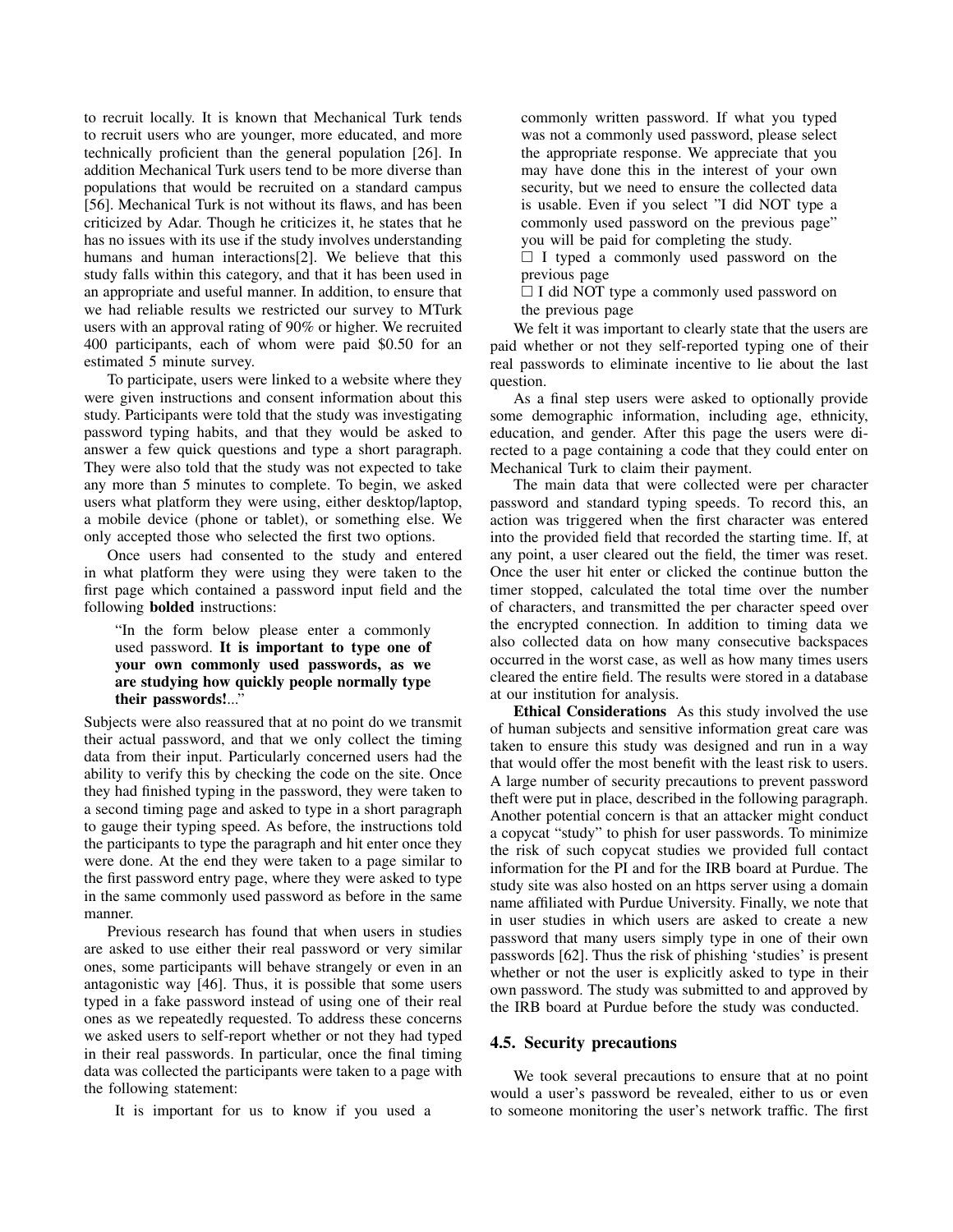step for ensuring security is to make sure that all data involving the user's password was computed locally on the user's machine. To accomplish this we wrote Javascript code to monitor the time between key presses and watched for the enter key to be pressed when the user was done typing. Once they finished our code transmitted only the time typed per character, the number of field clears, and the maximum number of consecutive backspaces to the server. At no point was the password or its length transmitted, only the time it takes to type each character, which is the relevant information for tuning JIT parameters.

As a second layer of protection we required that all connections to our server be encrypted. Thus, even in the event that secure data was sent it would not be retrievable by observing network traffic.

As a final precaution all of the code for the survey was subjected to independent third-party analysis. The third party used the automated tool Checkmarx to test for security vulnerabilities. The analysis found no vulnerabilities that would expose any sensitive user data.

#### 4.6. Results

Of the 400 MTurk participants recruited 335 selfreported that they had completed the study and used one of their own passwords. In our analysis we dropped data from the 65 users who self-reported not using their own password in the study. Additionally, we discarded data from the 7 PC users who left the password field blank (all mobile users filled in the password field). Of the remaining 335 users, 313 reported using a desktop or a laptop while 22 reported using some mobile device (phone, tablet, etc...).

Several users had exceptionally long typing times (2000ms+ per character typed). In each of these cases either the password per-character speed or the typing per-character speed were unusually large, never both. These values are excluded from the charts and tables in this section as they make it difficult to visualize the more common results. Statistical analysis was performed using the statistical package R [86], where one of the first things we looked at is whether or not the time taken to type each user's individual password had anything to do with their individual typing speed.

We split the analysis into mobile and non-mobile users. One of the first things to notice, especially in Figure 1, is that there isn't a very strong correlation ( $\overline{R}^2_{adj} = 0.1289, p <$ 0.001) between observed typing time and password typing time. The non-mobile data showed the same weak correlation, meaning that typing time is not a particularly good measure of how quickly someone might type their passwords.

We noted that we found similar deletion habits to those from Chatterjee et al's data [34]. In particular, we observe that people rarely have more than 3 consecutive deletions without deleting the entire password, with only about 1% of participants doing  $\text{so}^2$ . In total we saw that, of the 612 entries from 306 users (two entries per user) who selfreported using their real password and were on a non-mobile device, only 4 showed more than 3 consecutive deletions. Thus, we maintain that a large majority of users will not run into more than a small number of deletions. In particular, it should be sufficient to set  $\beta = 3$  when implementing a β-tolerant JIT scheme.

Of particular interest to JIT hashing are some of the typing time percentiles, marked on Figure 1. For just in time hashing it is valuable to know how long we can safely run the key stretching per character so that users will not notice any odd delays or slowdowns from the system. From the provided data we can see that it should suffice to stop after 183 or 213 milliseconds of computation for a nonmobile user so that 95% and 90%, respectively, of users will notice no delay from the key stretching. With mobile data it does seem like we may have a bit more time to run key stretching due to overall slower password typing speeds, however due to the small mobile sample size this will likely require further study to come up with statistically significant claims. If it does turn out that we have more time on mobile devices this may be a benefit, as we can make up for some of the slower processing speeds with additional computation time.

Using Regular Typing Speeds to Select Cutoffs We further investigated the possibility of predicting typing speeds by categorizing users into broader categories. We began with the non-mobile users and then split this group into those with speeds under 250ms/ch, those between 250 and 500, and those taking more than 500ms per character typed. Each of these groups was further split into a training set and a testing set. Each training set contained 70% of the time group's results, with the remainder reserved for testing. Using the training data split by typing speed, we determined each group's 5th and 10th password typing speed percentiles. We then looked at the cutoff line for the percentiles and determined what proportion of the training data fell below the cutoff line, giving an idea of how accurate the predictions came out. The results are shown in Table 1, which shows the percentile cutoffs from the training data and the percentage of the testing data that fell below each cutoff. We observe that we obtain reasonable predictions of the testing percentiles, with the exception of the final timing category. This category turned out to be more difficult to predict due to the outliers contained in the set.

The practical benefit of being able to make some predictions based on larger standard typing time categories is the potential optimization of JIT hashing times per character by giving a user a typing speed test. If their typing speed is known, and if they turn out to be in one of the slower groups, our data suggests that it is possible to run just in time hashing for more time per character for that individual. While possible, usability may be an issue with this optimization. Users may become impatient with a required typing test before registering, and those with faster typing times can argue that they are being cheated out of additional keystretching due to their typing speed. That is, they may prefer the extra security they would have gained by increasing the

<sup>2.</sup> The four users that did have larger numbers of consecutive deletions without wiping out the entire password had very large numbers  $(26,19,22)$ and 27) for the maximum number of consecutive deletions.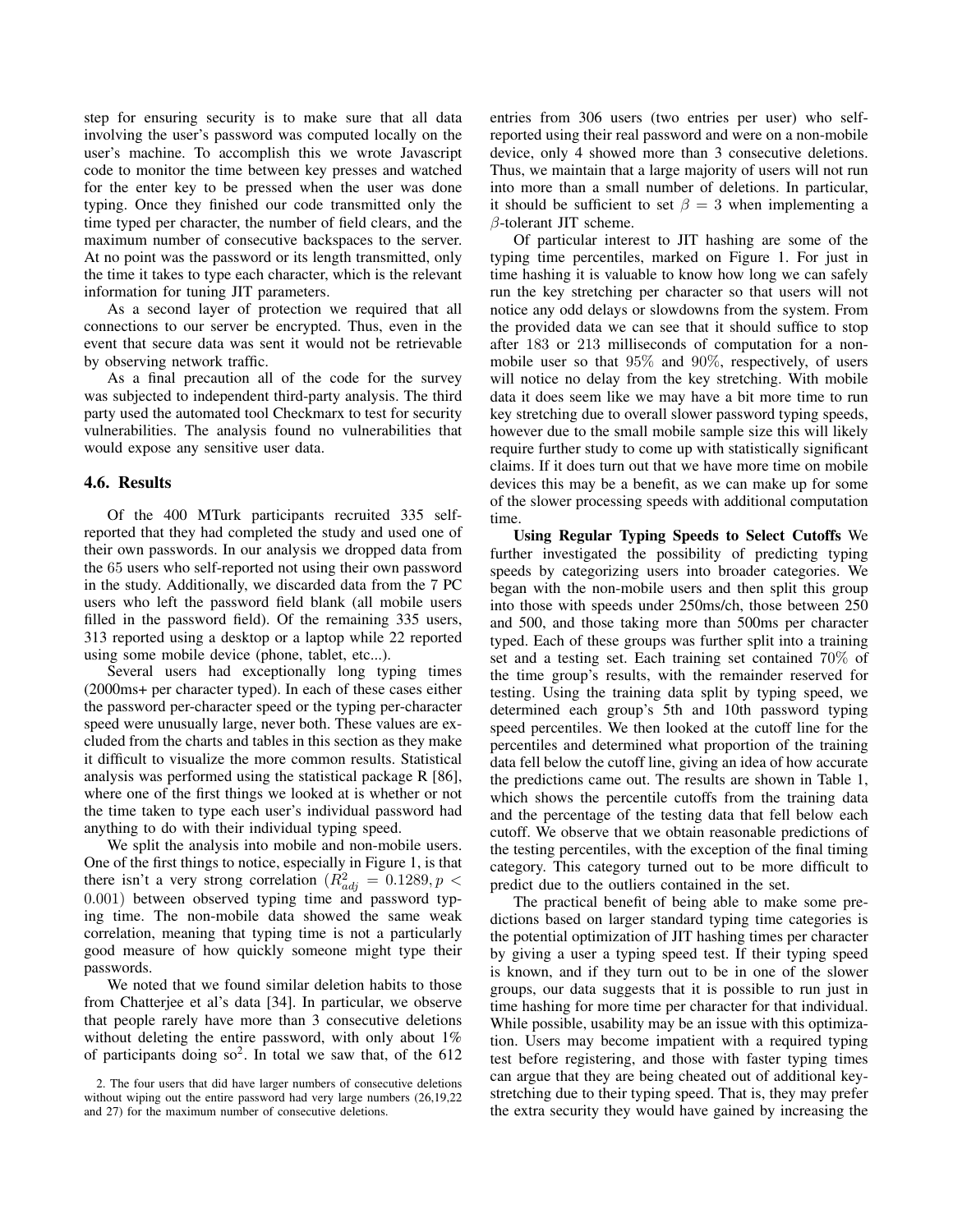Typing time vs Password Typing Times for Desktop/Laptop Users



Figure 1. Results for non-mobile users

| Typing speed range                                 | Train $5'th$ (ms) | $\%$ < Pred | Train 10th(ms) | $\%$ < Pred |  |  |
|----------------------------------------------------|-------------------|-------------|----------------|-------------|--|--|
| $0 \leq x < 250$                                   | 170.01            | 0.078       | 180.025        | 0.100       |  |  |
| $250 \leq x < 500$                                 | 264.11            | 0.059       | 299.18         | 0.118       |  |  |
| $500 \leq x$                                       | 310.12            | 0.083       | 356.400        | 0.167       |  |  |
| TABLE 1. SUMMARIZED RESULTS FROM SUBSAMPLING TESTS |                   |             |                |             |  |  |

per-character running time. The benefit of this method over a universal set time would be that those who would have experienced some annoying delay when typing would no longer see this delay.

## 5. Security analysis

In this section we investigate the performance of JIT hashing with and without memory hardness. On the negative side, our analysis demonstrates that the benefits of JIT hashing without memory hardness are marginal. In particular, if an iterated hash function is run in JIT mode we will show that the adversary has a fairly efficient method to guess passwords i.e., the cost of checking every guess in a dictionary with JIT is only marginally higher than the costs the attacker would incur if a comparable iterated hash function (inducing the same authentication delay) were used. Given this attack we warn that JIT hashing does not offer its full benefits without memory hardness. In the second section we will examine JIT hashing when implemented with memory hardness. In this case we use a pebbling argument to demonstrate that JIT hashing substantially increases guessing costs for an attacker.

#### 5.1. Adversarial model

For analysis we assume the adversary is:

1) Offline: The adversary has obtained a hash and salt of a password, and can verify password guesses offline.

- 2) Informed: The adversary is familiar with the specific implementation of JIT hashing being used, and knows exactly how the hash value they have was obtained. The adversary is also assumed to posses a reasonably large password dictionary containing all of the most likely user password choices. The adversary is interested in cracking the password using the minimum possible number of guesses, and will use their knowledge to optimize their strategy to crack the password with the minimal possible amount of work.
- 3) Rational: An attacker is willing to continue cracking as long as marginal guessing benefits (i.e., value of a cracked password times the probability that the next guess is correct) exceed marginal guessing costs. If expected guessing costs exceed expected reward then the attacker will quit his attack. In particular, it is possible to discourage the attacker by increasing the cost to validate each password guess.
	- a) Infinitely Parallel, Memory Unbounded: The adversary has no time limit to their computation, although there is an opportunity cost to allocating additional resources (memory/processing cores) to password cracking. Since the adversary is rational the attacker may stop attacking if the opportunity costs exceeds the expected reward. This model may be overly pessimistic since a real world attacker does not have infinite memory.
	- b) Sequential, Memory Unbounded: The attacker has limited memory and each memory chip is associated with a single processor. While this model may be overly optimistic we note that in practice it is difficult to route messages from a single shared memory chip to many different cores.

## 5.2. Password Model

We consider three types of password distributions:

- 1) Empirical: The user selects a password from the Rock-You dictionary. Probabilities are weighted by their empirical frequency (e.g., in the RockYou dictionary contains passwords from  $N = 32.6$  million user accounts and  $291 \times 10^3$  users in the dataset selected '123456' so the probability our user selects the password '123456' is  $Pr[$ <sup>'</sup>123456']  $\approx 0.009$ ).
- 2) XKCD (Random Words): The user selects several words uniformly at random from a dictionary of English words. In particular, we use Google's list of the 10,000 most common English words in our analysis.
- 3) Cracking Dictionary: Passwords are taken from a cracking dictionary created by Openwall and intended for use with John the Ripper [37]. This is designed to mimic how a criminal may perform an online attack against a standard password.

An additional analysis of uniform passwords is available in the full version of this paper. Briefly, our analysis shows that when we are protecting uniformly random passwords JIT offers no advantage against a parallel memory bounded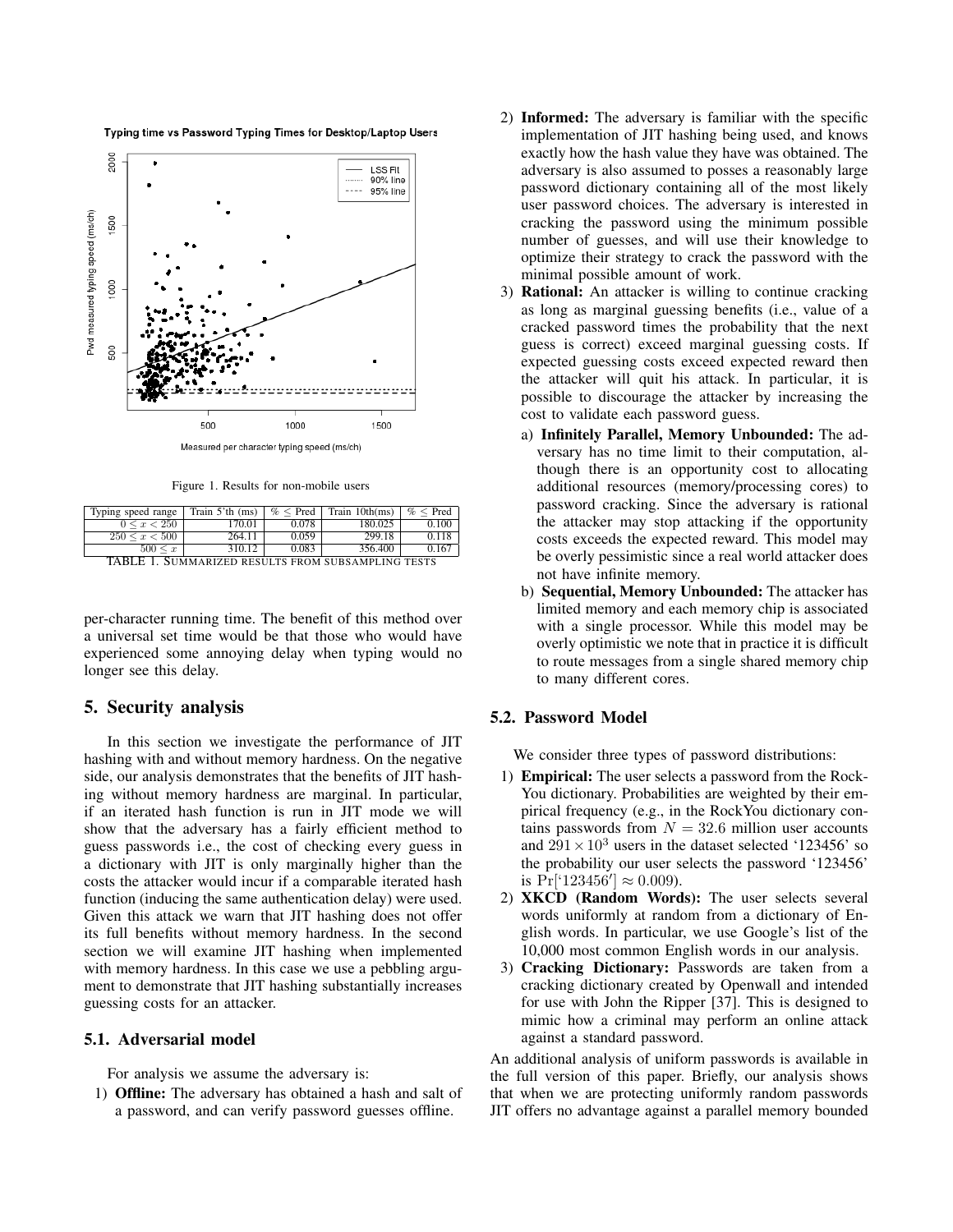attacker. However, JIT can increase costs for a sequential attacker by an order of magnitude. We defer the analysis to the full version of the paper because real users tend not to pick uniformly random passwords.

#### 5.3. JIT without memory hardness

In this section we analyze the performance of JIT without memory hardness. We will present an executive summary of our results and refer and interested reader to the full version of this paper for more details. To begin, assume that we have an unbounded adversary attempting to run through their list of possible passwords as quickly as they can, and that JIT hashing is being run using a hash function  $H$  and key stretching is performed through hash iteration. Note that under the JIT model the adversary can think of the list of possible passwords as forming a trie of possibilities. To explore all passwords the adversary simply needs to calculate the entire trie, ensuring that they visit every node at least once.

If we define the cost to traverse each edge to be  $W = \mathbb{C}(\mathbb{H}) = 1$  and define our alphabet as  $\Sigma$  and assume that no password is of length  $1 \leq$  length  $\leq \ell$  then the adversaries total work to check all password guesses is given by the number of nodes in the trie. By comparison if we had not used JIT and instead simply hashed the final password with  $\mathbb H$  then the total work is given by the total number of passwords in the dataset that the attacker wants to check (e.g., the number of *leaf* nodes in the trie). The advantage of JIT is given by the ratio:  $\#nodes / \# leaves$ .

**Empirical Distribution:** For each value of  $T$  we computed a trie from the  $T$  most popular passwords in the RockYou list. Figure 2 plots the ratio  $\#nodes/ \# leaves$ for each point  $T$ . A typical value of the ratio is about 1.5. Thus, JIT slightly increases the work that an attacker must to to check the  $T$  most popular passwords.

XKCD (Random Words): We computed the ratio  $\#nodes/\#leaves$  for the trie for the dictionary containing all *i*-tuples of the 10,000 English words for each  $i \leq 5$ . The typical value for the ratio (i.e. at 4 words) is 2.417 meaning that JIT yields a modest increase in the work that an attacker must to to crack an XKCD style password.

Cracking Dictionary: The cracking dictionary was analyzed in the same manner as Rockyou, with the results shown in Figure 2. We note that the ratio is slightly higher, closer to 2.4, for this dictionary.

### 5.4. Just in Time Memory Hard Hashing

In the previous section we saw that an adversary using a trie attack can obtain near optimal running times when attacking a JIT hashed function that key stretching via iterated hashing. The main vulnerability that allows this to happen is the fact that standard hashing results are easily stored in memory and referenced, producing a trie that can easily be stored entirely in memory on any standard home



Figure 2. Average number of nodes added to pwd trie over time

computer. However the results are much different when using a memory hard hashing function rather than using a standard iterated hashing function.

Memory hard functions are functions that require the user to dedicate a set amount of memory to computing a function in addition to performing the computation cost, or at the very least to suffer an extreme runtime penalty if they do not want to store the function in memory. Several of these memory hard functions, such as SCRYPT, have a tunable memory use parameter that allows the user to specify how much memory they would like the hashing function to take up. We note that if a user were to simply select a value that a reasonable computer would have, such as using 1GB of memory, we already require more memory to calculate a single hash than it took to store the entire trie under the iterated hashing scheme. The question arises as to just how much would it cost to run an offline attack against a JIT password hash that used a memory hard function. To accomplish this we first introduce the notion of graph representations of MHFs, graph pebbling and cumulative complexity.

The Black Pebbling Game. One of the main techniques for analyzing iMHF is to use pebbling games played on graphs. First introduced by Hewitt and Paterson [53] and Cook [35] the (sequential) black pebbling game (and its relatives) have been used to great effect in theoretical computer science. Some early applications include space/time tradeoffs for various computational tasks such as matrix multiplication [87], the FFT [78, 87], integer multiplication [85] and solving linear recursions [33, 79]. More recently, pebbling games have been used for various cryptographic applications including proofs of space [42, 76], proofs of work [39, 66], leakage-resilient cryptography [40], garbled circuits [51], one-time computable functions [41], adaptive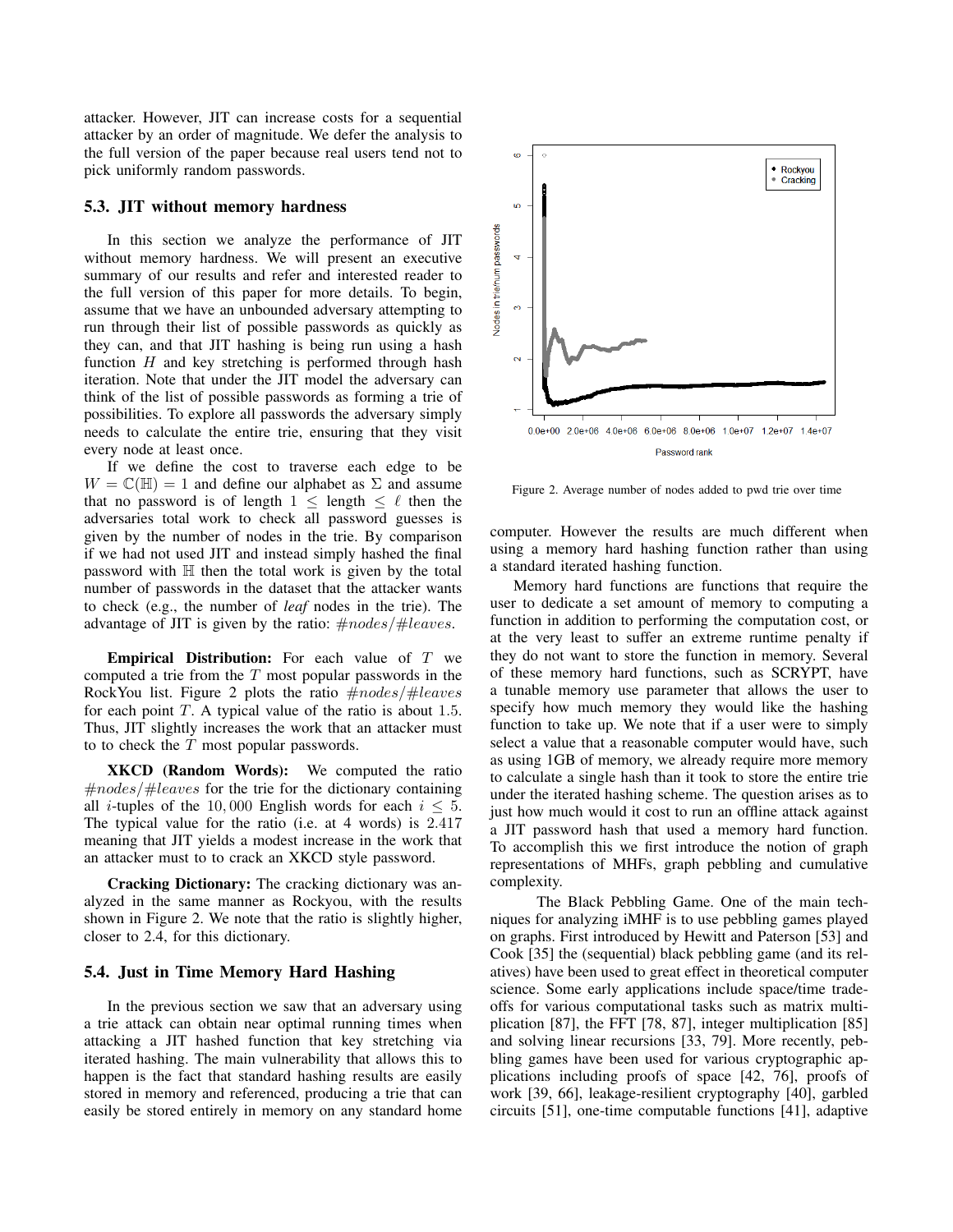security proofs [51, 57] and memory-hard functions [49, 7, 4, 8].

The black pebbling game is played on a fixed DAG in rounds. At each round, denoted  $P_i \subseteq V$ , certain vertices are considered to be pebbled if they are contained in  $P_i$ . The goal of the game is to pebble all sink nodes of  $G$ (not necessarily simultaneously). In the first round we set  $P_0 = \emptyset$ .  $P_i$  is derived from the previous configuration  $P_{i-1}$  according to two simple rules. (1) A node v may be pebbled (added to  $P_i$ ) if, in the previous configuration all of its parents were pebbled, i.e., parents $(v) \subseteq P_{i-1}$ . In this parallel pebbling game we allow for any number of pebbles to be placed in a single round, while in the sequential version only one pebble may be placed at each round. (2) A pebble can always be removed from  $P_i$ . A sequence of configurations  $P = (P_0, P_1, \ldots)$  is a pebbling of  $G$  if it adheres to these rules and each sink node of  $G$  is contained in at least one configuration.

Cumulative Complexity When running a pebbling game on a DAG we have the concept of cumulative complexity. In this model we are thinking of each pebble as some unit of memory, and each round as a unit of time. Cumulative complexity of a DAG  $G$ ,  $CC(G)$ , and a pebbling sequence  $P = P_0, P_1, \ldots, P_k$  is a measure of the space time complexity of the pebbling. To model memory usage in a JIT MHF we slightly modify the standard cost definition to match the realities of MHF implementations. In a MHF placing a pebble involves filling an array of size  $m$  over  $m$ steps. During the placement we use  $1+2+\ldots = \frac{m^2}{2}$  units of memory over the entire placement process. When keeping a pebble on the graph, we keep  $m$  units of memory filled for the  $m$  steps it will take to fill up a new pebble, meaning each pebble costs  $m^2$  to keep around for an additional round. Note that in the original definition of cumulative complexity the graph being used represents nodes as blocks of memory in a memory hard function and the edges as the dependencies required to fill that block. For JIT hashing the graph represents a different point of view. Each node does not represent a single memory block, but rather represents the state that the JIT hashing function is in once a sequence of characters has been entered. For each character entry the JIT function represents the filling of  $m$  blocks of memory rather than a single block in the original definition. It is this distinction that leads to these modifications in the definition of cumulative complexity. Essentially, rather than a single node representing a single operation, it represents the sequence of operations required to update the JIT state from the previous state to a new state.

With these definitions in place we can now define the cumulative complexity of a sequence of pebbling moves P:

$$
CC(P) = \sum_{i=0}^{k} \left( \left( \frac{m^2}{2} |P_i \setminus P_{i-1}| \right) + \left( m^2 |P_{i-1} \cap P_i | \right) \right)
$$

To distinguish between parallel and sequential pebbling games we will denote the cumulative complexity  $CC^{\parallel}(P)$ for parallel pebbling and  $CC(P)$  for sequential pebbling. Next, we define the cumulative complexity of an entire graph. Denote the set of all possible pebbling sequences  $P_G$  (resp.  $P_G^{\parallel}$  for parallel pebbling).

$$
CC(G) =_{P \in P_G}^{\text{min}} CC(P), \text{ and } CC^{||}(G) =_{P \in P_G^{\text{lin}}}^{\text{min}} CC(P).
$$

With parallel pebbling cumulative complexity  $(CC^{||}(G))$  being defined in the same way when parallel pebbling has been used.

#### 5.5. Cumulative Cost for JIT Hashing

In JIT hashing we have a window of size  $w$  that only allows us to select dependencies from the previous  $w - 1$ memory blocks. Recall that there is a trie representing the list of passwords that an adversary wants to try, with each node representing the addition of a new character. To create our JIT pebbling graph we start with this base trie. For each node, any node at distance at most  $w - 1$  may depend on it. To represent this for each node in the graph we add an edge to each of its descendants up to distance  $w-1$ . We set our list of sink nodes to be each node that corresponds to a password that is being guessed (e.g. in the path 1-2-3-4-5-6 we may set the nodes for 5 and 6 to be sink nodes, as they correspond to common passwords). We denote  $T_{D,w}$  as the directed acyclic graph created in this manner using a dictionary  $D$  to form the base trie and windows size  $w$ . From this graph we derive two bounds on the cumulative complexity of running a brute force attack on a JIT hashed password. The upper bound on time is derived using a parallel pebbling argument while the similar lower bound is derived using a sequential pebbling game.

**Notation:** Given a node  $v \in T_{D,w}$  we use height(v) (resp.  $depth(v))$  to denote the height (resp. depth) of a node in the tree  $T_{W,v}$  e.g., a leaf node is defined to have height 1 and the root node is defined to have depth 0.

Theorem 1. *For a parallel attacker with unbounded memory we have*

$$
CC^{||}(T_{D,w}) = |T_{D,w}| \frac{m^2}{2} + \sum_{h>1} \sum_{v:\text{ height}(v)=h} (m^2 \min\{h-2, w-2\})
$$

*For a sequential (memory bounded) adversary we have*

$$
CC(T_{D,w}) \geq \left(\sum_{d} \sum_{v:depth(v)=d} m^2 \min\{d-1, w-1\}\right)
$$

$$
-|T_{D,w}| \frac{m^2}{2}
$$

*Proof.* (sketch) Consider the graph  $T_{D,w}$  under the parallel black pebbling game. Let  $t$  be the height of the root node. We first observe that the there is a simple legal parallel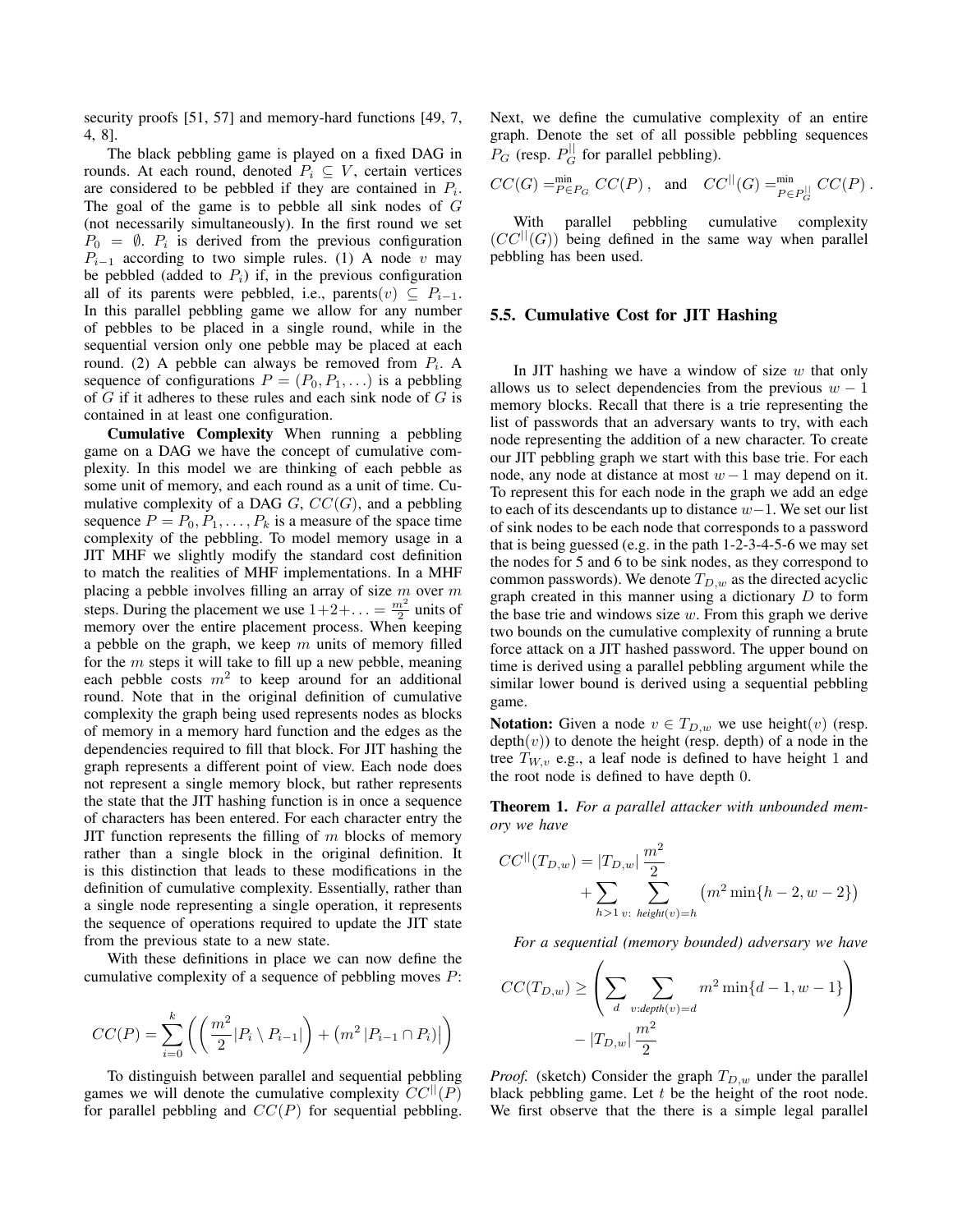pebbling strategy  $P \in P_{T_{D,w}}$  with

 $\Omega$ 

$$
CC^{||}(P) \leq |T_{D,w}| \frac{m^2}{2} + \sum_{h>1} \sum_{v:\text{ height}(v)=h} (m^2 \min\{h-2, w-2\}) .
$$

In particular, we set  $P_0 = \emptyset$  and we set  $P_i = \{v : t+w-i \geq 0\}$  $height(v) \geq t + 1 - i$ . To see that the pebbling is legal we observe that  $P_t$  contains all leaf nodes in  $T_{D,w}$  and that  $P_{i+1} \setminus P_i = \{v : \text{height}(v) = t - i\}$  and that therefore parents( $P_{i+1} \backslash P_i$ )  $\subseteq \{v : height(v) = t-i\}$   $\subseteq$  parents( $P_i$ ). Furthermore, since  $P_{i+1} \cap P_i = \{v : t + w - i - 1 \geq 1\}$ height(v)  $\geq t+1-i$ , we have  $CC^{||}(T_{D,w}) \leq CC(P)$  =

$$
\sum_{i=1}^{t} \left( \left( \frac{m^2}{2} |P_i \setminus P_{i-1}| \right) + \left( m^2 \left( P_{i-1} \cap P_i \right) \right) \right)
$$
  
= 
$$
\sum_{h} \sum_{v: \text{ height}(v) = h} \left( \frac{m^2}{2} + m^2 \min \{ \max \{ h - 2, 0 \}, w - 2 \} \right)
$$

$$
= |T_{D,w}| \frac{m^2}{2}
$$
  
+ 
$$
\sum_{h>1} \sum_{v:\text{ height}(v)=h} \left( \frac{m^2}{2} + m^2 \min\{h-2, w-2\} \right)
$$

Note that if a node v is at height 1 (e.g., a leaf) or 2 then we keep a pebble on that node for exactly one round (total cost  $m^2/2$ ). If a node v is at height  $> 2$  then we keep a pebble on that node for exactly min $\{h-2, w-2\}$  additional rounds *after* we initially place the pebble (total cost  $m^2/2$ +  $m^2 \min\{h-2, w-2\}.$ 

To see that  $CC^{||}(T_{D,w}) \geq CC(P)$  we note that in *any* legal pebbling of  $T_{D,w}$  we must place a pebble on each node in  $T_{D,w}$  at some point and that the total cost of placing these pebbles on each node for the first time is at least  $|T_{D,w}| m^2/2$ . After we first place a pebble on node v we must keep a pebble on node v for an additional min $\{w 2, \max\{h-2, 0\}\}\$  steps to pebble the  $\min\{w-1, h-1\}$ children of node v. The total additional cost is  $m^2 \min \{w -$ 2, max $\{h-2, 0\}$ }for each node v. Therefore,  $CC^{||}(T_{D,w})$  ≥

$$
\sum_{h} \sum_{v:\text{ height}(v)=h} \left( \frac{m^2}{2} + m^2 \min\{\max\{h-2, 0\}, w-2\} \right).
$$

Now consider an arbitrary sequential pebbling strategy and in particular consider the unique round  $i<sub>v</sub>$  during which we first place a pebble on node  $v$ . We note that during round  $i_v - 1$  we must have pebbles on all of v's parents, thus  $|P_{i_v-1}| \geq |\text{parents}(v)| \geq \min\{w-1,\text{depth}(v)-1\}.$  It follows that

$$
CC(P) \geq \left(\sum_{v} m^2 \min\{w - 1, \text{depth}(v) - 1\}\right)
$$

$$
- |T_{D,w}| \frac{m^2}{2}
$$

$$
= \left(\sum_{d} \sum_{v:\text{depth}(v) = d} m^2 \min\{d - 1, w - 1\}\right)
$$

$$
- |T_{D,w}| m^2 / 2 .
$$

Under the sequential black pebbling game a similar approach works. In this case rather than the height of each node consider the depth of each each node, which is the distance to the root of the trie. For each node realize that you must pay the initial pebbling cost and also pay  $min\{w-1, d-1\}$  to keep its parents in the trie. Thus we gain a similar bound for the sequential pebbling game:

To give some perspective we calculate the pebbling complexities for several password lists, including rockyou, xkcd-style passwords, and a cracking password list from Openwall, designed for use with John the Ripper[37]. We look at the advantage in terms of the CC of the JIT pebbling graph and the work required to calculate all passwords using memory hard hashing but not a JIT model i.e. each password requires only  $m^2/2$  work to compute. We specifically define our advantages as  $adv^{||}(D, w)$  and  $adv(D, w)$  under parallel and sequential models for a dictionary of passwords D with a JIT hashing algorithm using a window of size  $w$  as

$$
adv^{||}(D, w) = \frac{CC^{||}(T_{D,w})}{m^{2}|D|/2}
$$

$$
adv(D, w) = \frac{CC(T_{D,w})}{m^{2}|D|/2}.
$$

This can be thought of intuitively as the amount of work necessary for the attacker to check all passwords in the dictionary when passwords are protected with JIT divided by the work the attacker must perform when passwords are protected by a standard memory hard function with equivalent authentication delay.

XKCD (Random Words) For XKCD passwords we use a semi-theoretical approach to calculate the cumulative complexity. First we divide the trie for a single word into a list of nodes by height/depth. For height, we can get the next largest XKCD trie's height list by multiplying the current list of heights by 10,000 (as there are 10,000 copies of this trie in the next largest trie). We add on the heights for the newly added nodes for the new first word, with all of the heights increased by the max height of the single word trie. This process can be continued to produce the height list for larger XKCD tries, which is sufficient to allow calculation of parallel cumulative complexity. Finding the depth lists follows a similar strategy, but is more complicated. Depth must take into account the depth of the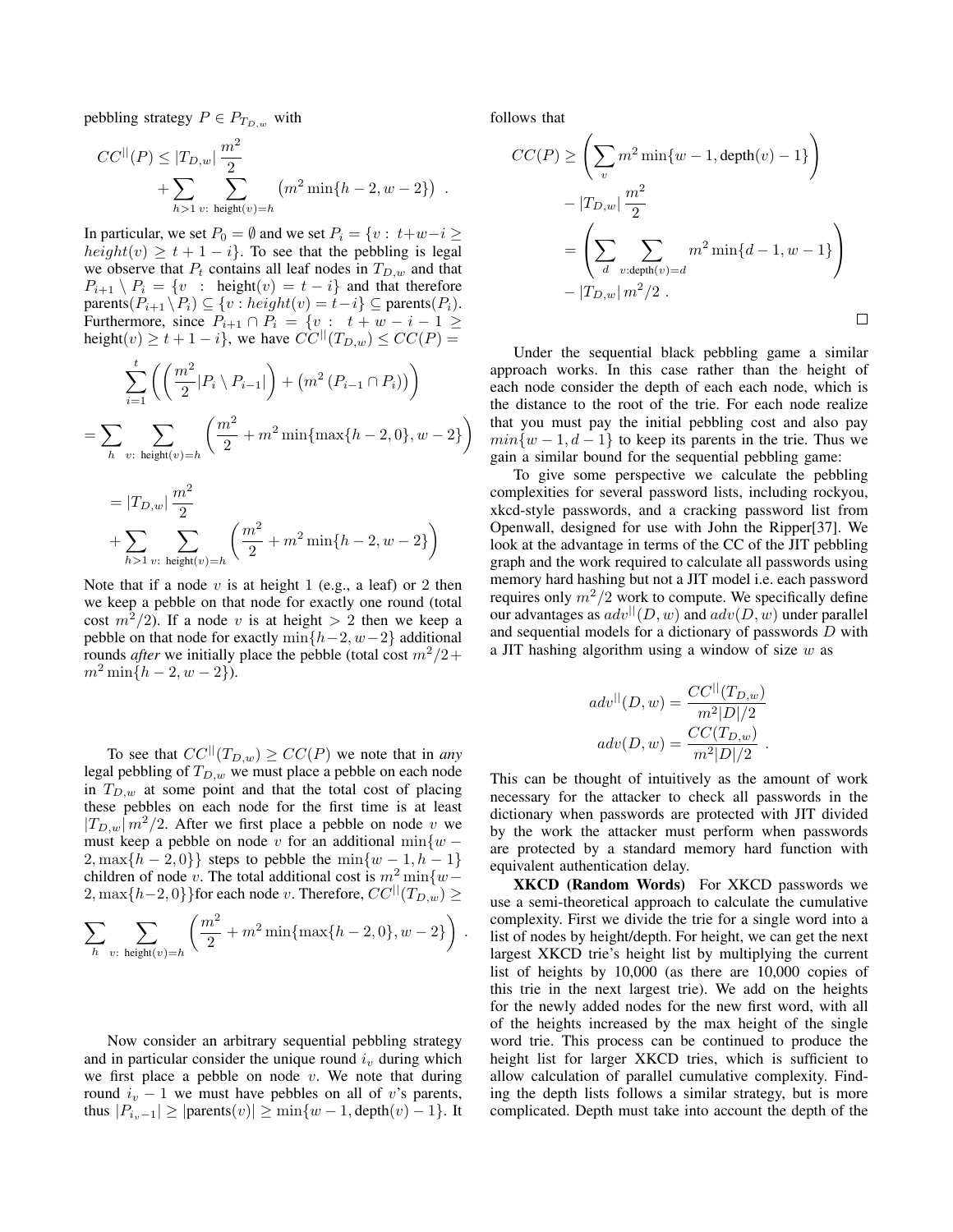| List                      | $adv$ <sup>  </sup> $(D, w)$ | adv(D, w) |
|---------------------------|------------------------------|-----------|
| Rockyou                   | 6.028                        | 13.260    |
| Cracking(1k)              | 10.100                       | 15.542    |
| Cracking (10k)            | 7.057                        | 10.654    |
| Cracking (100k)           | 3.048                        | 6.068     |
| Cracking ( $\sim$ 5 mill) | 9.154                        | 12.468    |
| $XKCD$ (4 word)           | 11.674                       | 25.399    |

TABLE 2. ADVANTAGES OF JIT HASHING WITH SELECTED DICTIONARIES

location where each recursive tree begins. For all advantage calculations we assume that certain parameters have been set according to reasonable assumptions about available hardware and the results from the user study in Section 4.6. For the assumptions we assume that the user has set up their function to use 2GB of memory, and use 200MB per character. We assume that they allow 3 deletions, which sets our window to be  $2GB/200MB - 3 = 7 = w$ . We also assume that the same amount of memory would have been used without JIT hashing, giving identical  $m<sup>2</sup>$  values for each. The calculations based on these parameters can be seen in Table 2.

Empirical Distribution We again analyze the complexity using the Rockyou password list. In this case we are able to calculate the entire trie and feed the results into our formula. In this case we find that JIT offers an advantage of over 6 in the parallel pebbling model and over 13 under sequential. Exact number are in Table 2. The Rockyou leak consisted of primarily low-value accounts, yet it remains the largest plaintext password leak as of this time, and provides valuable insight into cracking attempts against these types of accounts.

Cracking Dictionary To model higher value accounts we use a general cracking dictionary designed by Openwall for use with John the Ripper [37]. We computed advantages using cracking dictionaries of size 1k, 10k, 100k, and roughly 5 million (whole dictionary). Our analysis shows that JIT can increase work by roughly an order of magnitude.

## 6. Implementation

A basic implementation of Just In Time hashing was created as a version of Argon2 - The winner of a Password Hashing Competition held from 2013-2015. [3][12] Argon2 is an open source memory-hard hashing function that runs in either a data-dependent (Argon2d), data-independent (Argon2i), or hybrid (Argon2id) mode. This implementation specifically contains a method to introduce characters into Argon2 on the fly. To modify Argon2i to run in JIT mode we needed to find a place to add in a character after a specified amount of time. To do this we modify the stage where two blocks are XORed together and passed into Blake2b. Whenever a character must be added, we take the character (currently as a byte, although this method is easily modified to work with larger character sizes) and XOR it with the first byte of the previous input block. The result of this is XORed with the second block from the iMHF dependencies and run through the same XOR, Blake2b, XOR process as the current version of Argon2. Once a character has been entered, Argon2 can be computed as normal for a set amount of blocks until it is time to wait for the next character.

For single-thread Argon2 an array of length m is declared and divided into a specified number of blocks. The first block is filled using the parameters (and optional salt) passed into the Argon2 function and the block is hashed using the Blake2b hash function [10]. At each successive stage in the first pass the next block is filled by XORing the previous block with another block chosen according to the iMHF dependencies defined. Once the XOR is completed, the block is hashed with Blake2b and XORed once more with the input to Blake2b. In further passes the dependencies are permitted to select blocks further ahead in the array, as long as they were filled during the last pass and not the current pass. The implementation introduces a few new parameters to Argon2 that the JIT mode requires. In JIT mode there are two significant parameters to set. The first of these is the number of blocks that each character corresponds to while running the function. This is tunable to any number, and is the way that running time per character is set. The second parameter is the number of permitted backspaces the algorithm should permit. This parameter, combined with the per-character block number, is how the window is determined by the algorithm. Once a number of permitted backspaces is set the window for permitted dependencies is set to  $w = m - b$ locks per char  $*$  max num del. As this is a proof of concept the prototype implementation currently supports a very basic  $\beta = 0$ -tolerant klimited JIT hashing function i.e. it requires correct input. The code for the implementation is publically available at (https://github.com/JustInTimePwdHash2017/Just-In-Time-Hashing). For a more detailed description of the implementation please refer to the full version of this paper.

## 7. Discussion

## 7.1. Usability advantages

A great benefit of JIT hashing is that, from a user's perspective, there is nothing new to learn. So long as the system has been implemented correctly most users should expect to be able to authenticate with no detectable delay. In a case when a user does notice a delay this would be because they are either typing much faster than expected, such as faster than 95% of users, or because they have deleted a significant amount, but not all, of the characters that they entered. In these cases while there is a delay it is not a very significant delay, and should only last for a few seconds while the algorithm restarts computation from the beginning to catch up with the user.

From a developer's perspective JIT hashing will require some modification to their existing authentication systems. Current password hashing functions are set up to take the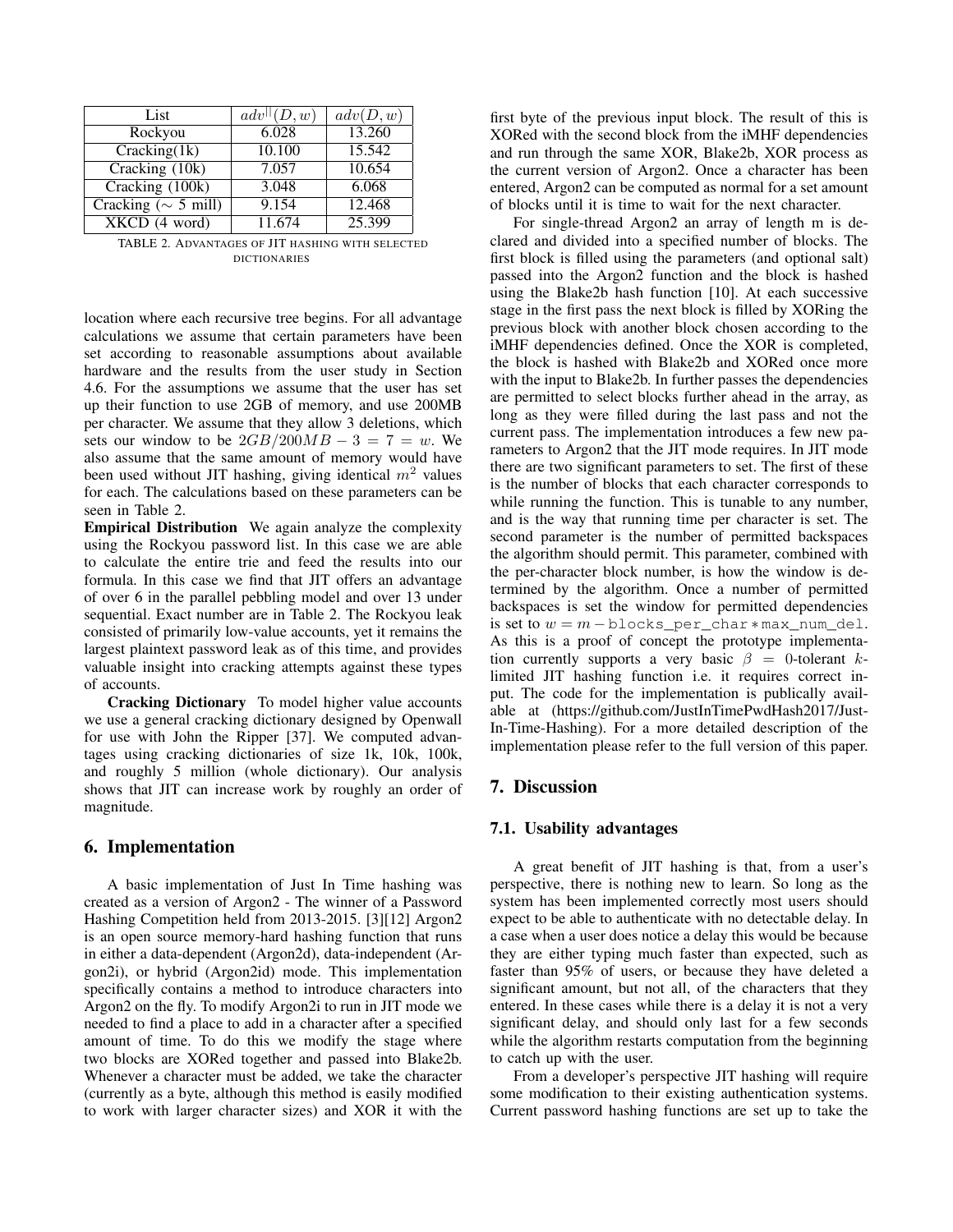entire password at once, while JIT is a streaming algorithm. Developers would need to modify their existing systems to accept passwords one character at a time, which may vary from simple to complex depending on the current systems they are working with. Beyond modification to be a streaming algorithm, the replacement of the function itself would be quick, only requiring the developer to import the function and set a few additional parameters.

### 7.2. Client vs Server-Side

In earlier sections we described JIT Hashing as a clientside hashing algorithm. The reason for this is that a naive implementation for a server-side version could include several serious security or usability risks. For example, a naive implementation may send (encrypted) characters to the server one at a time. An adversary could eavesdrop in this scenario to learn the exact length of a user's password. One way to address this issue would be to have the client send an encrypted packet every few miliseconds whether or not a character was typed. A second consideration is that of sever resources. Since JIT hashing involves extra work any server side implementation must also consider the potentially increased risk of denial-of-service attacks.

#### Acknowledgments

We would like to thank Intel for their support via a Research Assistantship grant. We would also like to thank Carlton Ashley for his review and code checking assistance, and James McKee for his help designing the user study website. This research was partially funded by NSF Grant 1704587.

#### Appendix

### Corollary of Theorem 1

Theorem 1 showed the general form of computing parallel and sequential pebbling complexities of tries based on password dictionaries. The following corrolary is for the specific case that all passwords are uniformly random and of length t, i.e.  $pwd \in \Sigma^t$ .

#### Corrolary. *1.1*

*With all passwords of the same length we can say that the number of nodes with height h is*  $|N_h| = |\Sigma|^{t-h}$  *and that the number of nodes of depth d is*  $|N_d| = |\Sigma|^d$ .

*Begin with the definition of parallel cumulative complexity:*

$$
CC^{||}(T_{D,w}) = |T_{D,w}| m^2/2
$$
  
+  $\sum_{h>1} \sum_{v:\text{ height}(v)=h} (m^2 \min\{h-2, w-2\})$ 

*As we have a complete trie of height* t *we can split this sum into the two components generated by the min function.*

$$
CC^{||}(T_{D,w}) = |T_{D,w}| \frac{m^2}{2}
$$
  
+ 
$$
\sum_{h=2}^{w} \sum_{v \in height(h)} m^2(h-2)
$$
  
+ 
$$
\sum_{h=w+1}^{t} \sum_{v \in height(h)} m^2(w-2)
$$

*As the inner sum is now a sum of constants we rewrite it as a product*

$$
CC^{||}(T_{D,w}) = |T_{D,w}| \frac{m^2}{2}
$$
  
+ 
$$
\sum_{h=2}^{w} |\Sigma|^{t-h} m^2 (h-2)
$$
  
+ 
$$
\sum_{h=w+1}^{t} |\Sigma|^{t-h} m^2 (w-2)
$$

*Factoring out terms and applying bounds from complete tries of length* t *to limit the sums gives*

$$
CC^{||}(T_{D,w}) = |T_{D,w}| \frac{m^2}{2}
$$
  
+  $|\Sigma|^t m^2 \left( \sum_{h=2}^w |\Sigma|^{-h} (h-2) + \sum_{h=w+1}^t |\Sigma|^{-h} (w-2) \right)$ 

*Which can now be evaluated to a closed form expression, giving*

$$
CC^{||}(T_{D,w}) = |T_{D,w}| \frac{m^2}{2}
$$
  
+  $m^2 |\Sigma|^t \cdot \frac{|\Sigma|^{-w-1} (|\Sigma|^w - |\Sigma|^2 (w-1) + |\Sigma|(w-2))}{(|\Sigma| - 1)^2 s}$   
+  $m^2 |\Sigma|^t \frac{(w-2)|\Sigma|^{-t-w} (|\Sigma|^t - |\Sigma|^w)}{|\Sigma| - 1}$ 

*It is possible to perform a similar set of steps with sequential pebbling. The main difference is that rather than the number of nodes at a height being*  $\Sigma |$ <sup>*t*−*h we instead*</sup> *have* |Σ| d *. Substituting this change into the formula we can follow the same beginning steps until we reach the split sums, which work out to*

$$
CC(T_{D,w}) \geq \left(\sum_{d=1}^{w} |\Sigma|^d m^2 (d-1) + \sum_{d=w+1}^{t} |\Sigma|^d m^2 (w-1)\right) - |T_{D,w}| m^2 / 2
$$

*Which evaluates to*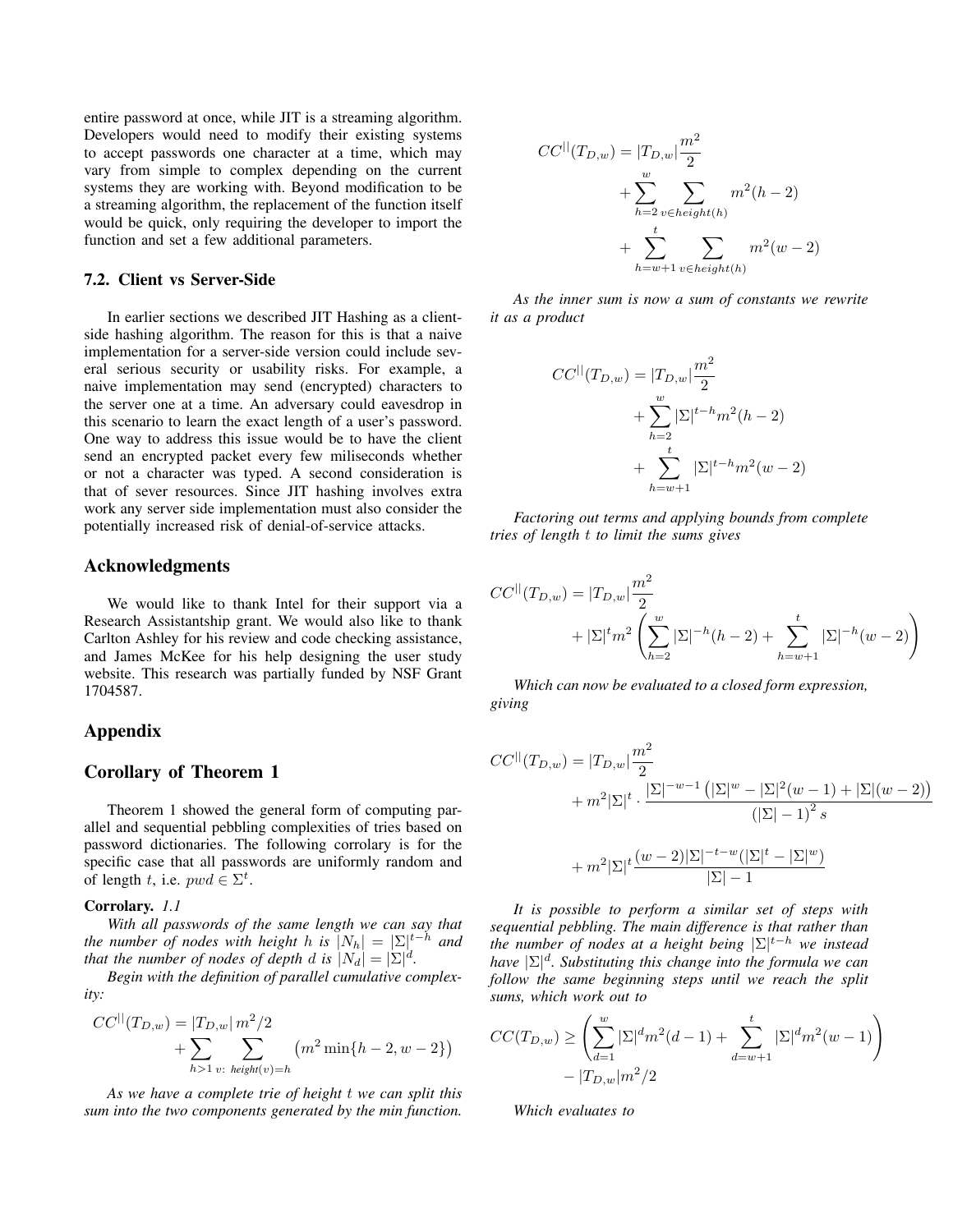$$
CC(T_{D,w}) = m^{2} \left( \frac{|\Sigma| ((w-1)|\Sigma|^{w+1} - w|\Sigma|^{w} + |\Sigma|)}{(|\Sigma| - 1)^{2}} + m^{2} \left( \frac{|\Sigma|(w-1)(|\Sigma|^{t} - |\Sigma|^{w})}{|\Sigma| - 1} \right) - |T_{D,w}| \frac{m^{2}}{2} \right)
$$

For an example we take alphanumeric passwords of length 6 with window size 7 i.e.  $|\Sigma| = 62, w = 7, t = 6$  and calculate the advantages. In this case we find a negligible advantage  $(1 + \epsilon)$  for parallel pebbling and an advantage of 9.13 with sequential pebbling. While interesting, we note that uniform passwords are not a realistic model for actual user-chosen passwords, and that the results found in the main body of this paper are more useful to evaluate JIT in practice.

### Extended implementation details

This appendix assumes some familiarity with the implementation and specifications of Argon2, which are available online at https://github.com/P-H-C/phc-winner-argon2. Several changes in addition to those mentioned in Section 6 were added to the Argon2 code. First, we want to note that this implementation is meant as a proof of concept, and that additional work would be required to make the implementation work under all Argon2 modes of operation. For now the only mode of operation that supports JIT hashing is Argon2i, with other modes being disabled if the JIT mode is activated. We also disable multi-lane versions of Argon2i. While originally done to simplify the proof-of-concept prototype we also note that recent work has shown that the parallel implementation of Argon2 has issues that need to be resolved [5]. Character addition is accomplished within the compression function Z, which takes two blocks and combines them to produce an output. During most stages of computation the compression function works exactly as specified in the Argon2 documentation. During character addition a slight modification is made to the inputs to this function. The previous block  $(A)$  has the new character  $c_i$  XORed with the first byte. While we are working with standard ASCII characters for now, we note that this can easily be extended as far as anyone would like, and supports as many types of characters as can fit into the specified block size. A diagram of character addition is seen in Figure 3, which is modified from Figure 3 in the original Argon2 paper [14].

Error handling. To safeguard against improper use of JIT hashing with the current implementation we extend the input checking and error reporting sections of code. Although we do not consider this a significant change to the code, we mention it so that those interested in extending the implementation are aware that these sections may require modification to reactivate certain features of Argon2.

Dependency window. Any implementation of JIT hashing that wishes to maximize usability must have the



Figure 3. Character addition in JIT Argon2i

ability to revert to previous states. The current master branch of the provided repository represents a 0-tolerant  $k$ -limited JIT function, however we plan to add support for  $\beta \geq 1$ tolerant JIT functions in the near future, which will appear at a branch of the main repository as work continues. The dependency window is being implemented by modifying the edge distribution functions in core.c and ref.c, where we are able to limit the chosen additional reference block. This works in a manner similar to the window limit imposed in the parallel version of Argon2, where edges are forbidden to be taken from the same slice in a different lane. In this version this is done to ensure deterministic results, however the same method serves to limit the edge distribution to a window in just in time hashing.

## Client vs Server Side Implementation

One limitation of JIT hashing is that is only particularly useful on a user-side machine. We specifically make use of the time that the user is spending typing their password to hide the time it takes to do the additional key stretching. So, while the user may not be aware of the fact that quite a bit of extra key stretching is taking place, it is still happening in the end. A server would not have the benefit of typing time to hide this extra key stretching; they must bear the full brunt of the extra computation. For a larger server, this can rapidly become a problem for a server, as they will have to provide enough computing resources to handle this extra stretching. If a server was not already willing to do the amount of key stretching that JIT hashing would require with standard password hashing then it seems unlikely that they would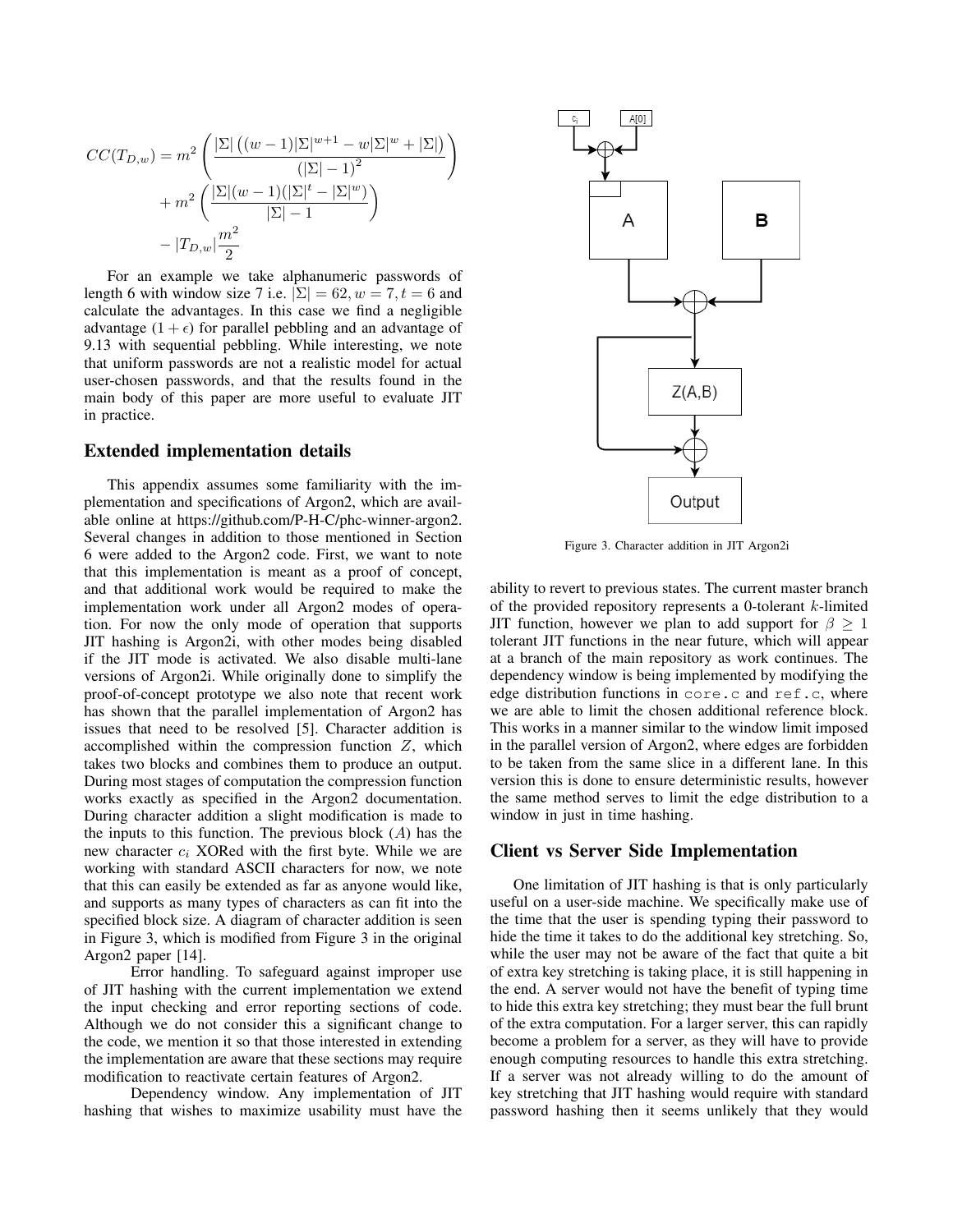be willing to do it under this scheme. An additional issue with trying to implement JIT hashing on a server is the leakage of password length. To take advantage of the JIT method a server would need to receive characters one by one and run the computation on their own side while the user is still typing. Not only does this introduce uncertainty in the timing through network latency, but it also exposes the user to a man in the middle or eavesdropping attacks, where an adversary would be able to count the number of messages sent from the user to the server to determine the length of their password. This additional information can be used by the adversary to optimize their cracking attempts, both offline and online.

So, when using JIT hashing it is likely that it would somehow be implemented on the user side. For example, with a password manager such as LastPass, KeePass, or a browser password manager, a user may want to select to store their passwords in a JIT manner. When they want to enter a password for some website, they can either enter a master password or some password they have decided to use for that site. While typing the JIT hashing system is run, and at the end they have a hash that they can use as their password in the website. From there, it can be sent over the usual secure methods to the website where it is hashed yet again by the server and compared to their password records.

## Optimizing Guess Order

In most of our analysis we focused on an attacker who wants to check every password in a dictionary. Placing a bound on the expected work for an adversary who would like to strategically order password guesses (e.g., it makes sense to check the most popular passwords such as '123456' and 'password' before checking less popular, but still common, passwords like 'monkey1') is more difficult. In the previous analysis an assumption was made that the adversary is working with a uniform distribution of passwords. In reality, the distribution of passwords is not uniform, and may be quite different even from website to website. To begin, we find an upper bound on the work an adversary would need to do under this scheme. As before, assume that the cost for each hashing step, including key stretching, is  $W = \mathbb{C}(\mathbb{H}) = 1$ . In addition, assume that the length of the *i*'s most common password,  $\pi_i$ , is given by the function  $L(\pi_i)$ . An adversary may follow a strategy of trying the top  $n$  passwords. In the worst case for the adversary each password corresponds to are completely disjoint. In such a case the upper bound for the adversary's work to check the n most common passwords  $(W_n)$  is:

$$
\mathbb{E}(W_n) = \sum_{i=1}^n L(\pi_i) \in O(n * max_i(L(\pi_i))
$$

Their lower bound is a case where the top  $n$  passwords are all consecutive subsequences of each other. In this case the first password has a cost of  $L(\pi_i)$ , and each other password has a cost of 1 to extend the password. This gives the lower bound:

$$
\mathbb{E}(W_n) \in \Omega(n)
$$

# Just In Time Hashing without Memory Hardness

In theory the adversary need only run one hashing operation per password that they want to try. However this is under the assumption that the adversary is attempting every single possible password that can be generated. The question remains how this scheme performs in practice, and what sort of bounds can be seen for known password data sets. To investigate the performance of JIT hashing in practice we construct a trie from the Rockyou password set. The chart below details how much work an adversary would need to do depending on how many passwords they are going to try. We calculate the work that an adversary is expected to do by taking the Rockyou password list and inserting each new password into a trie. After inserting each password, we record the number of nodes that had to be added to the trie, which corresponds to the number of hashing steps that would need to be done to calculate the value that belongs in each new node.

This figure reveals some interesting information about JIT hashing. First, note that early on the adversary's performance approaches the optimal amount of work required. The adversary gains the largest advantage (least work per password) when they are checking 1.14 million passwords, with an average of 1.139 hashing steps required per password at the curve's minimum point. As the adversary continues attempting more passwords their expected average work per password increases and stabilizes at a value of roughly 1.50 hashing steps required per password. If we assume that a fairly standard hashing function like SHA-256 or BCRYPT is being used then the expected amount of memory needed to store this trie structure is lower bounded by about 700MB of memory.

One fact we would like to note about the graph is that the number of hashing steps shown in this graph correspond to JIT hashing steps, not the number of standard hashing steps that would be required for a normal password. JIT hashing steps differ in that they have been run through key stretching for an amount of time based on user password typing habits. As we have previously seen from the user study this can mean that a few hundred miliseconds of key stretching can be performed. Even the time spent on a single keystroke can outpace the amount of key stretching being deployed in practice. Take as an example JIT hashing implemented with hash iteration with the time per character set to 183ms (non mobile 5th percentile time). Even if an adversary only needed to calculate a single stage for each password this still outpaces the key stretching used in leaks such as Dropbox [69], where BCRYPT with  $2^8$  iterations were used. Quick tests using a laptop with a 1.70 GHz processor showed that this can be calculated in roughly 10-15ms.

We see different results when applying different rules for passwords. For example, Randal Munroe, author of the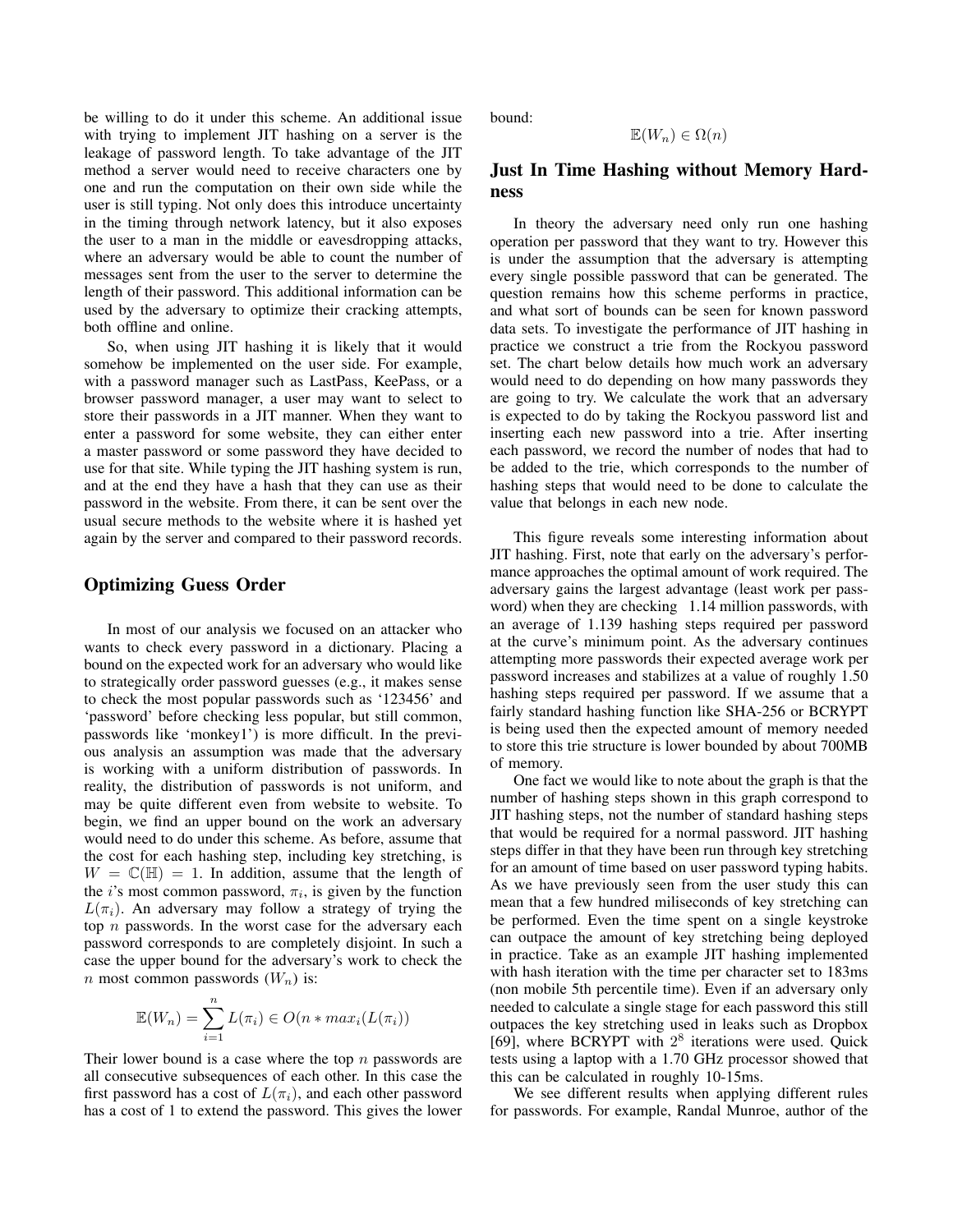webcomic XKCD, suggests that users should pick passwords that are secure yet easy to remember [71]. Specifically he estimates that simply be selecting four random common words users can select easily remembered secure passwords. For our analysis we assume that these passwords are truly chosen at random from a list of the 10,000 most common words in English. This gives us a possible search space of  $10^{4^4} = 10^{16}$  possible keys. When taking the trie-based approach each stage of 10,000 words can be compressed into 24163 nodes. Carrying this out with all possible 4 word combinations gives a total trie size of  $2.15 \times 10^{16}$ nodes. This method also is a reasonable description of other suggested password creation schemes, such as the Person Action Object (PAO) scheme suggested by Blocki et al [21] as a way to create secure passwords that are much easier for users to remember. In this scheme users are presented with two images, a location and a person, and are asked to envision that person at that location performing some action on an object. For example, a user may be shown a picture of Albert Einstein and a Beach, and be asked to remember the words "Kissing" and "Piranha". When they return to a site to log in, they will be shown the picture of Einstein and the beach and are required to remember the password kissingpiranha. As these passwords are also made up of concatenated common words, we use the same method that is used to estimate XKCD-style passwords to estimate the strength of JIT hashing for PAO style passwords. To generalize, note that we have a trie of size 24163 per word that is in the trie, and 10,000 terminal nodes within that trie that represent a word. Thus, if we would like to see the strength of passwords generated using the  $n$  most common words concatenated together  $m$  times, we note that the trie would have to be of size  $\sum_{m=1}^{m-1}$  $i=0$  $cn^i$ , where c is the size of the trie that is generated by the  $n$  most common words. A sample table for the first few values of this function for  $n = 10000$  are shown below.

### Final key stretching

In the hash iteration mode being described it has currently been assumed that a version of JIT hashing was being used that performed a total of  $n$  rounds of key stretching total. When applying this model and a strategic approach to cracking can be obtained ( 1.14 hashing stages per password). As already discussed before the first additional advantage we have is that each of these hashing stages can be set to be as long as the average time delay between users' keystrokes, which may be more than the amount of key stretching than would otherwise be done. The second additional advantage than can be gained is to introduce the method of final key stretching. As stated earlier, with this method we first calculate the hash of the password  $\Pi$ ,  $H(\Pi)$ , and then run this result through additional rounds of key stretching to obtain  $H^r(H(\Pi))$ . A key fact of the earlier hashing stage analysis is that the expected average work per password is to obtain  $H(\Pi)$ . Once this has been obtained, we have what can be considered a new random input for the hashing function  $H$ . At this point we can treat the result of the JIT hashing stage as any other password, and apply known key stretching methods to it in a way that further increases the difficulty of computing the function. In this case, however, the adversary gains no additional advantage by using a trie based attack. There is no relation between each successive iteration of hashing at this stage in the same way that there was during the JIT stage, which is what allowed the adversary to gain their advantage through the trie attack. When running the simulated trie attacker with final stretching added in the curve shifts upwards by a number of hashing steps equivalent to the amount of additional key stretching introduced.

### References

- [1] Anne Adams and Martina Angela Sasse. "Users are not the enemy". In: *Communications of the ACM* 42.12 (1999), pp. 40–46.
- [2] Eytan Adar. "Why I hate Mechanical Turk research (and workshops)". In: *Proc. CHI Workshop on Crowdsourcing and Human Computation*. 2011.
- [3] Jean-Philippe Aumasson et al. *Password Hashing Competition*. https://password-hashing.net/. 2015.
- [4] Joël Alwen and Jeremiah Blocki. "Efficiently Computing Data-Independent Memory-Hard Functions". In: *Advances in Cryptology CRYPTO'16*. Springer, 2016.
- [5] Joël Alwen and Jeremiah Blocki. "Towards Practical Attacks on Argon2i and Balloon Hashing". In: *Proceedings of the 2nd IEEE European Symposium on Security and Privacy (EuroS&P 2017)*. http://eprint. iacr.org/2016/759. IEEE. 2017, pp. 142–157.
- [6] Joël Alwen, Jeremiah Blocki, and Krzysztof Pietrzak. "Depth-Robust Graphs and Their Cumulative Memory Complexity". In: *Advances in Cryptology-EUROCRYPT 2017*. Springer, 2017.
- [7] Joël Alwen and Vladimir Serbinenko. "High Parallel Complexity Graphs and Memory-Hard Functions". In: *47th Annual ACM Symposium on Theory of Computing*. Ed. by Rocco A. Servedio and Ronitt Rubinfeld. Portland, OR, USA: ACM Press, 2015, pp. 595–603.
- [8] Joël Alwen et al. On the Memory-Hardness of Data-*Independent Password-Hashing Functions*. Cryptology ePrint Archive, Report 2016/783. http://eprint. iacr.org/2016/783. 2016.
- [9] Joël Alwen et al. "Scrypt Is Maximally Memory-Hard". In: *Advances in Cryptology – EURO-CRYPT 2017, Part II*. Ed. by Jean-Sebastien Coron ´ and Jesper Buus Nielsen. Vol. 10211. Lecture Notes in Computer Science. Paris, France: Springer, Heidelberg, Germany, 2017, pp. 33–62.
- [10] Jean-Philippe Aumasson et al. "BLAKE2: simpler, smaller, fast as MD5". In: *International Conference on Applied Cryptography and Network Security*. Springer. 2013, pp. 119–135.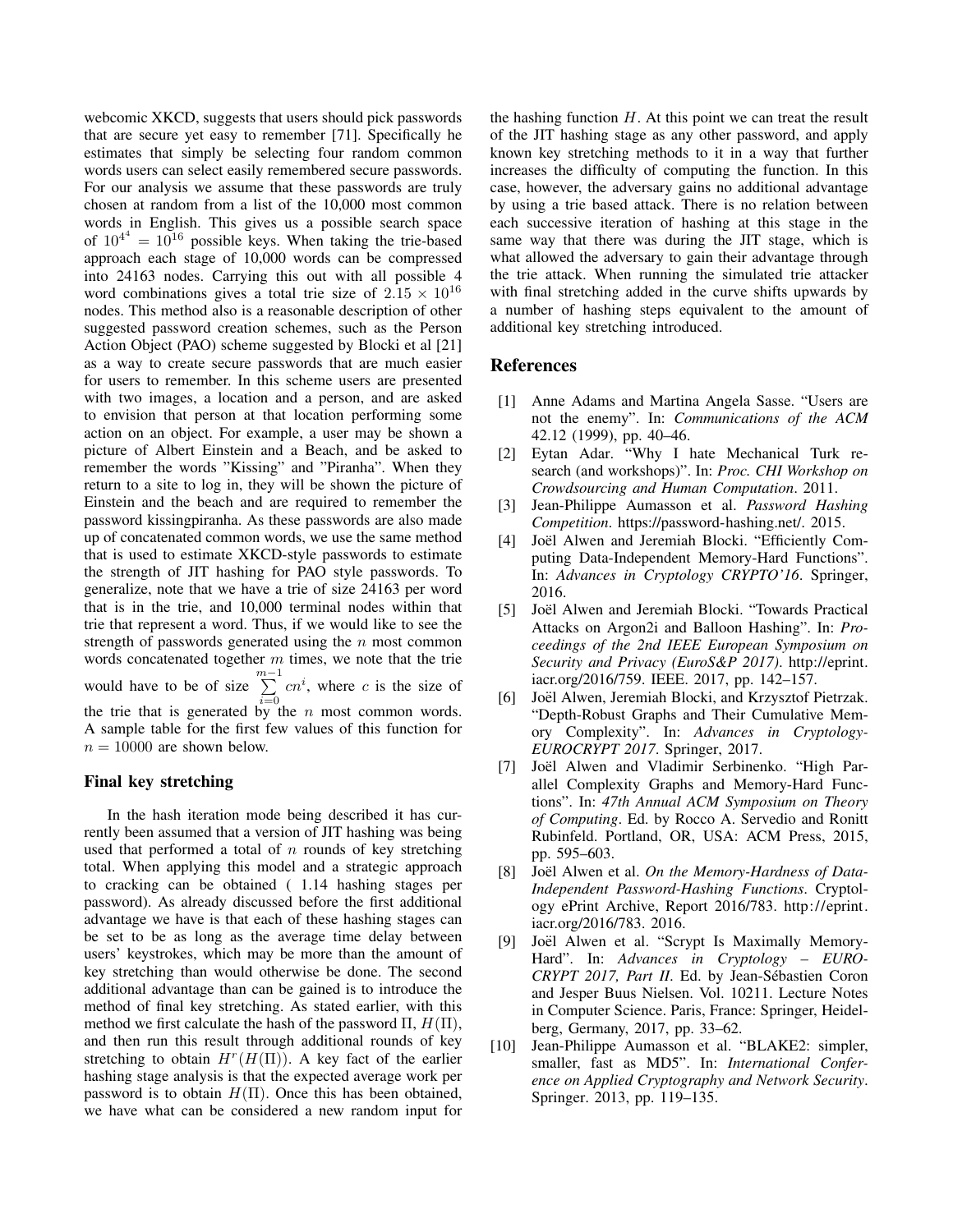- [11] Daniel J. Bernstein. *Cache-Timing Attacks on AES*. URL: http://cr.yp.to/antiforgery/cachetiming-20050414.pdf.
- [12] Alex Biryukov, Daniel Dinu, and Dmitry Khovratovich. "Argon2: new generation of memory-hard functions for password hashing and other applications". In: *Proceedings of the 1st IEEE European Symposium on Security and Privacy (EuroS&P 2016)*. IEEE. 2016, pp. 292–302.
- [13] Alex Biryukov and Dmitry Khovratovich. "Tradeoff" cryptanalysis of memory-hard functions". In: *International Conference on the Theory and Application of Cryptology and Information Security*. Springer. 2014, pp. 633–657.
- [14] Alex Biryukov et al. *The memory-hard Argon2 password hash and proof-of-work function*. Internet-Draft draft-irtf-cfrg-argon2-00. Internet Engineering Task Force, Mar. 2016. 23 pp.
- [15] *BitLocker.* URL: https://docs.microsoft.com/enus / windows / device - security / bitlocker / bitlocker overview.
- [16] Jeremiah Blocki, Manuel Blum, and Anupam Datta. "GOTCHA Password Hackers!" In: *Proceedings of the 2013 ACM workshop on Artificial intelligence and security*. ACM. 2013, pp. 25–34.
- [17] Jeremiah Blocki and Anupam Datta. "CASH: A Cost Asymmetric Secure Hash Algorithm for Optimal Password Protection". In: *IEEE 29th Computer Security Foundations Symposium*. 2016, pp. 371–386.
- [18] Jeremiah Blocki, Ben Harsha, and Samson Zhou. "On the Economics of Offline Password Cracking". In: *IEEE Security and Privacy* (2018).
- [19] Jeremiah Blocki and Hong-Sheng Zhou. "Designing Proof of Human-Work Puzzles for Cryptocurrency and Beyond". In: *TCC 2016-B: 14th Theory of Cryptography Conference, Part II*. Ed. by Martin Hirt and Adam D. Smith. Vol. 9986. Lecture Notes in Computer Science. Beijing, China: Springer, Heidelberg, Germany, 2016, pp. 517–546. DOI: 10.1007/978- 3- 662-53644-5 20.
- [20] Jeremiah Blocki et al. "Optimizing password composition policies". In: *Proceedings of the fourteenth ACM conference on Electronic commerce*. ACM. 2013, pp. 105–122.
- [21] Jeremiah Blocki et al. "Spaced Repetition and Mnemonics Enable Recall of Multiple Strong Passwords". In: *22nd Annual Network and Distributed System Security Symposium, NDSS 2015, San Diego, California, USA, February 8-11, 2015*. 2015.
- [22] Dan Boneh, Henry Corrigan-Gibbs, and Stuart Schechter. "Balloon Hashing: Provably Space-Hard Hash Functions with Data-Independent Access Patterns". In: *Advances in Cryptology-ASIACRYPT 2013*. 2016.
- [23] Joseph Bonneau and Stuart Schechter. ""Toward reliable storage of 56-bit keys in human memory"". In: *Proceedings of the 23rd USENIX Security Symposium*. "San Diego, CA, USA", 2014.
- [24] John G Brainard et al. "A New Two-Server Approach for Authentication with Short Secrets." In: *USENIX Security*. Vol. 3. 2003, pp. 201–214.
- [25] LastPass Breach. *LastPass Security Notice*. https:// blog.lastpass.com/2015/06/lastpass- security- notice. html/ (retrieved 11/10/2016).
- [26] M. Buhrmeister, T. Kwang, and S. D. Gosling. "AMazon's Mechanical Turk: A new source of inexpensive, yet high-quality, data?" In: *Perp. Psych. Sci.* 6.1 (2011), pp. 3–5.
- [27] Jan Camenisch, Anna Lysyanskaya, and Gregory Neven. "Practical yet universally composable twoserver password-authenticated secret sharing". In: *ACM CCS 12: 19th Conference on Computer and Communications Security*. Ed. by Ting Yu, George Danezis, and Virgil D. Gligor. Raleigh, NC, USA: ACM Press, 2012, pp. 525–536.
- [28] John Campbell, Wanli Ma, and Dale Kleeman. "Impact of restrictive composition policy on user password choices". In: *Behaviour & Information Technology* 30.3 (2011), pp. 379–388.
- [29] Ran Canetti, Shai Halevi, and Michael Steiner. "Mitigating Dictionary Attacks on Password-Protected Local Storage". In: *Advances in Cryptology - CRYPTO 2006: 26th Annual International Cryptology Conference, Santa Barbara, California, USA, August 20-24, 2006. Proceedings*. Ed. by Cynthia Dwork. Berlin, Heidelberg: Springer Berlin Heidelberg, 2006, pp. 160–179. ISBN: 978-3-540-37433-6. DOI: 10 . 1007/11818175 10. URL: http://dx.doi.org/10.1007/ 11818175 10.
- [30] Xavier de Carné de Carnavalet and Mohammad Mannan. "From Very Weak to Very Strong: Analyzing Password-Strength Meters". In: *ISOC Network and Distributed System Security Symposium – NDSS 2014*. San Diego, CA, USA: The Internet Society, 2014.
- [31] Claude Castelluccia, Markus Dürmuth, and Daniele Perito. "Adaptive Password-Strength Meters from Markov Models". In: *ISOC Network and Distributed System Security Symposium – NDSS 2012*. San Diego, CA, USA: The Internet Society, 2012.
- [32] Claude Castelluccia et al. "When Privacy meets Security: Leveraging personal information for password cracking". In: *arXiv preprint arXiv:1304.6584* (2013).
- [33] Ashok K. Chandra. "Efficient Compilation of Linear Recursive Programs". In: *SWAT (FOCS)*. 1973, pp. 16–25.
- [34] Rahul Chatterjee et al. "pASSWORD tYPOS and How to Correct Them Securely". In: *2016 IEEE Symposium on Security and Privacy*. San Jose, CA, USA: IEEE Computer Society Press, 2016, pp. 799–818. DOI: 10.1109/SP.2016.53.
- [35] Stephen A. Cook. "An Observation on Time-storage Trade off". In: *Proceedings of the Fifth Annual ACM Symposium on Theory of Computing*. STOC '73. Austin, Texas, USA: ACM, 1973, pp. 29–33. DOI: 10.1145/800125.804032.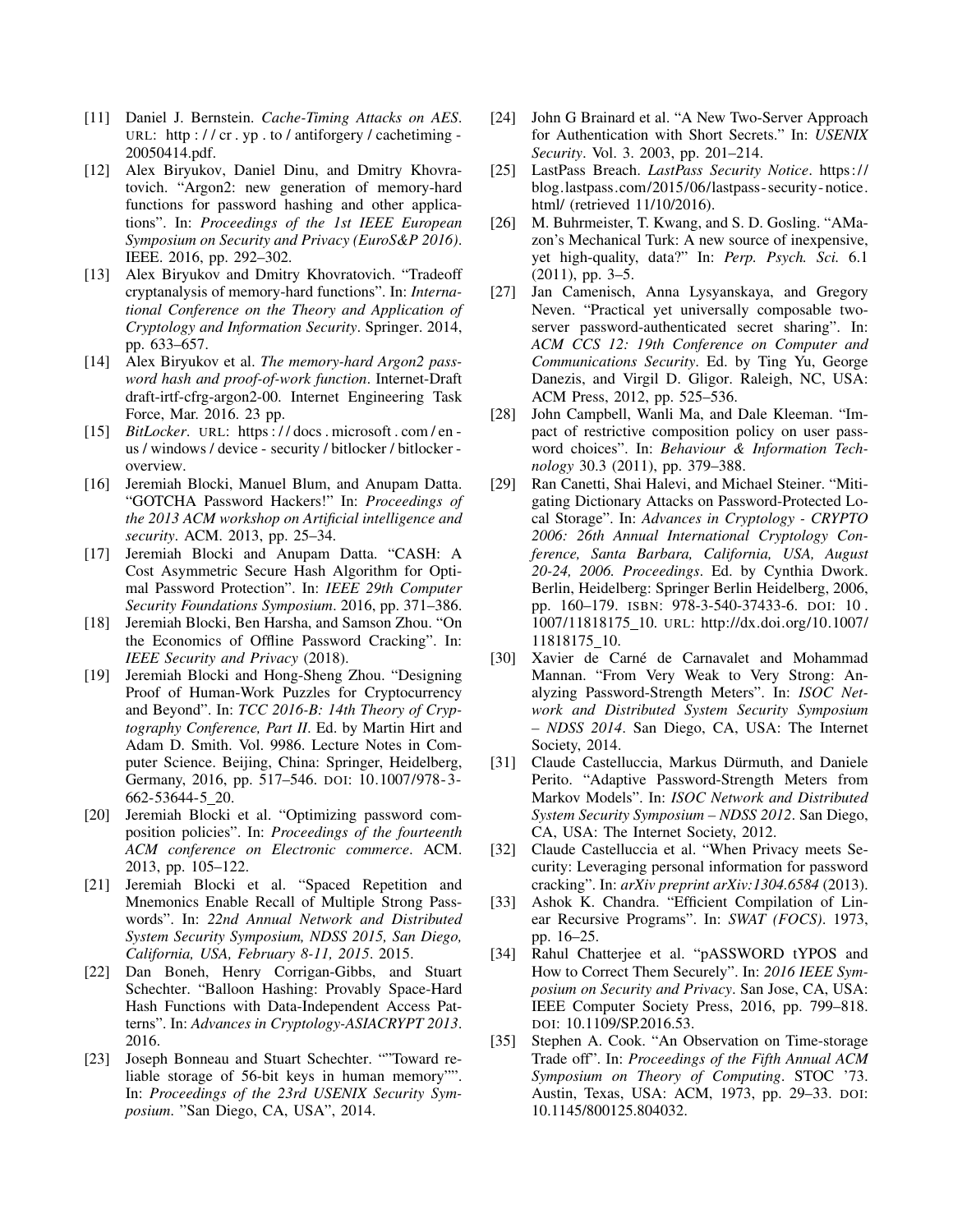- [36] Nick Cubrilovic. *RockYou Hack: From Bad To Worse*. 2009. URL: https : / / techcrunch . com / 2009 / 12 / 14 / rockyou - hack - security - myspace - facebook passwords/.
- [37] Solar Designer. *John the Ripper password cracker*. 2006.
- [38] *Diskcryptor*. URL: https://diskcryptor.net/.
- [39] Cynthia Dwork, Moni Naor, and Hoeteck Wee. "Pebbling and Proofs of Work". In: *Advances in Cryptology – CRYPTO 2005*. Ed. by Victor Shoup. Vol. 3621. Lecture Notes in Computer Science. Santa Barbara, CA, USA: Springer, Heidelberg, Germany, 2005, pp. 37–54.
- [40] Stefan Dziembowski, Tomasz Kazana, and Daniel Wichs. "Key-Evolution Schemes Resilient to Space-Bounded Leakage". In: *Advances in Cryptology – CRYPTO 2011*. Ed. by Phillip Rogaway. Vol. 6841. Lecture Notes in Computer Science. Santa Barbara, CA, USA: Springer, Heidelberg, Germany, 2011, pp. 335–353.
- [41] Stefan Dziembowski, Tomasz Kazana, and Daniel Wichs. "One-Time Computable Self-erasing Functions". In: *TCC 2011: 8th Theory of Cryptography Conference*. Ed. by Yuval Ishai. Vol. 6597. Lecture Notes in Computer Science. Providence, RI, USA: Springer, Heidelberg, Germany, 2011, pp. 125–143.
- [42] Stefan Dziembowski et al. "Proofs of Space". In: *Advances in Cryptology – CRYPTO 2015, Part II*. Ed. by Rosario Gennaro and Matthew J. B. Robshaw. Vol. 9216. Lecture Notes in Computer Science. Santa Barbara, CA, USA: Springer, Heidelberg, Germany, 2015, pp. 585–605. DOI: 10.1007/978-3-662-48000- 7 29.
- [43] Paul Erdoes, Ronald L. Graham, and Endre Szemeredi. *On Sparse Graphs with Dense Long Paths.* Tech. rep. Stanford, CA, USA, 1975.
- [44] Antminer Distribution Europe. *Antminer S9*. http:// www. antminerdistribution . com / antminer - s9/ (Retrieved November 13, 2016).
- [45] Adam Everspaugh et al. "The pythia prf service". In: *24th USENIX Security Symposium (USENIX Security 15)*. 2015, pp. 547–562.
- [46] Sascha Fahl et al. "On the ecological validity of a password study". In: *Proceedings of the Ninth Symposium on Usable Privacy and Security*. ACM. 2013, p. 13.
- [47] Niels Ferguson. *AES-CBC+ Elephant diffuser: A disk encryption algorithm for Windows Vista*. 2006.
- [48] Dinei Florêncio, Cormac Herley, and Paul C. Van Oorschot. "An Administrator's Guide to Internet Password Research". In: *Proceedings of the 28th USENIX Conference on Large Installation System Administration*. LISA'14. 2014, pp. 35–52.
- [49] Christian Forler, Stefan Lucks, and Jakob Wenzel. *Catena: A Memory-Consuming Password Scrambler*. Cryptology ePrint Archive, Report 2013/525. http:// eprint.iacr.org/2013/525. 2013.
- [50] J Alex Halderman, Brent Waters, and Edward W Felten. "A convenient method for securely managing passwords". In: *Proceedings of the 14th international conference on World Wide Web*. ACM. 2005, pp. 471– 479.
- [51] Brett Hemenway et al. "Adaptively Secure Garbled Circuits from One-Way Functions". In: *Advances in Cryptology – CRYPTO 2016, Part III*. Ed. by Matthew Robshaw and Jonathan Katz. Vol. 9816. Lecture Notes in Computer Science. Santa Barbara, CA, USA: Springer, Heidelberg, Germany, 2016, pp. 149–178. DOI: 10.1007/978-3-662-53015-3\_6.
- [52] Cormac Herley and Paul Van Oorschot. "A research agenda acknowledging the persistence of passwords". In: *IEEE Security & Privacy* 10.1 (2012), pp. 28–36.
- [53] Carl E. Hewitt and Michael S. Paterson. "Record of the Project MAC Conference on Concurrent Systems and Parallel Computation". In: ed. by Jack B. Dennis. New York, NY, USA: ACM, 1970. Chap. Comparative Schematology, pp. 119–127. DOI: 10 . 1145 / 1344551.1344563. URL: http://doi.acm.org/10.1145/ 1344551.1344563.
- [54] Tyler Hicks and Dustin Kirkland. *Ecryptfs*. URL: http: //ecryptfs.org/.
- [55] Philip G. Inglesant and M. Angela Sasse. "The True Cost of Unusable Password Policies: Password Use in the Wild". In: *Proceedings of the SIGCHI Conference on Human Factors in Computing Systems*. CHI '10. Atlanta, Georgia, USA: ACM, 2010, pp. 383–392. ISBN: 978-1-60558-929-9. DOI: 10 . 1145 / 1753326 . 1753384. URL: http://doi.acm.org/10.1145/1753326. 1753384.
- [56] P. G. Ipeirotis. "Demographics of Mechanical Turk". In: *Tech. Rep. CeDER-10-01* (2010).
- [57] Zahra Jafargholi and Daniel Wichs. "Adaptive Security of Yao's Garbled Circuits". In: *TCC 2016-B: 14th Theory of Cryptography Conference, Part I*. Ed. by Martin Hirt and Adam D. Smith. Vol. 9985. Lecture Notes in Computer Science. Beijing, China: Springer, Heidelberg, Germany, 2016, pp. 433–458. DOI: 10. 1007/978-3-662-53641-4 17.
- [58] Ari Juels and Ronald L. Rivest. "Honeywords: making password-cracking detectable". In: *ACM CCS 13: 20th Conference on Computer and Communications Security*. Ed. by Ahmad-Reza Sadeghi, Virgil D. Gligor, and Moti Yung. Berlin, Germany: ACM Press, 2013, pp. 145–160.
- [59] Burt Kaliski. "PKCS# 5: Password-based cryptography specification version 2.0". In: (2000).
- [60] Patrick Gage Kelley et al. "Guess Again (and Again and Again): Measuring Password Strength by Simulating Password-Cracking Algorithms". In: *2012 IEEE Symposium on Security and Privacy*. San Francisco, CA, USA: IEEE Computer Society Press, 2012, pp. 523–537.
- [61] Kevin Killourhy and Roy Maxion. "Comparing anomaly-detection algorithms for keystroke dynamics". In: *DNS* (2009).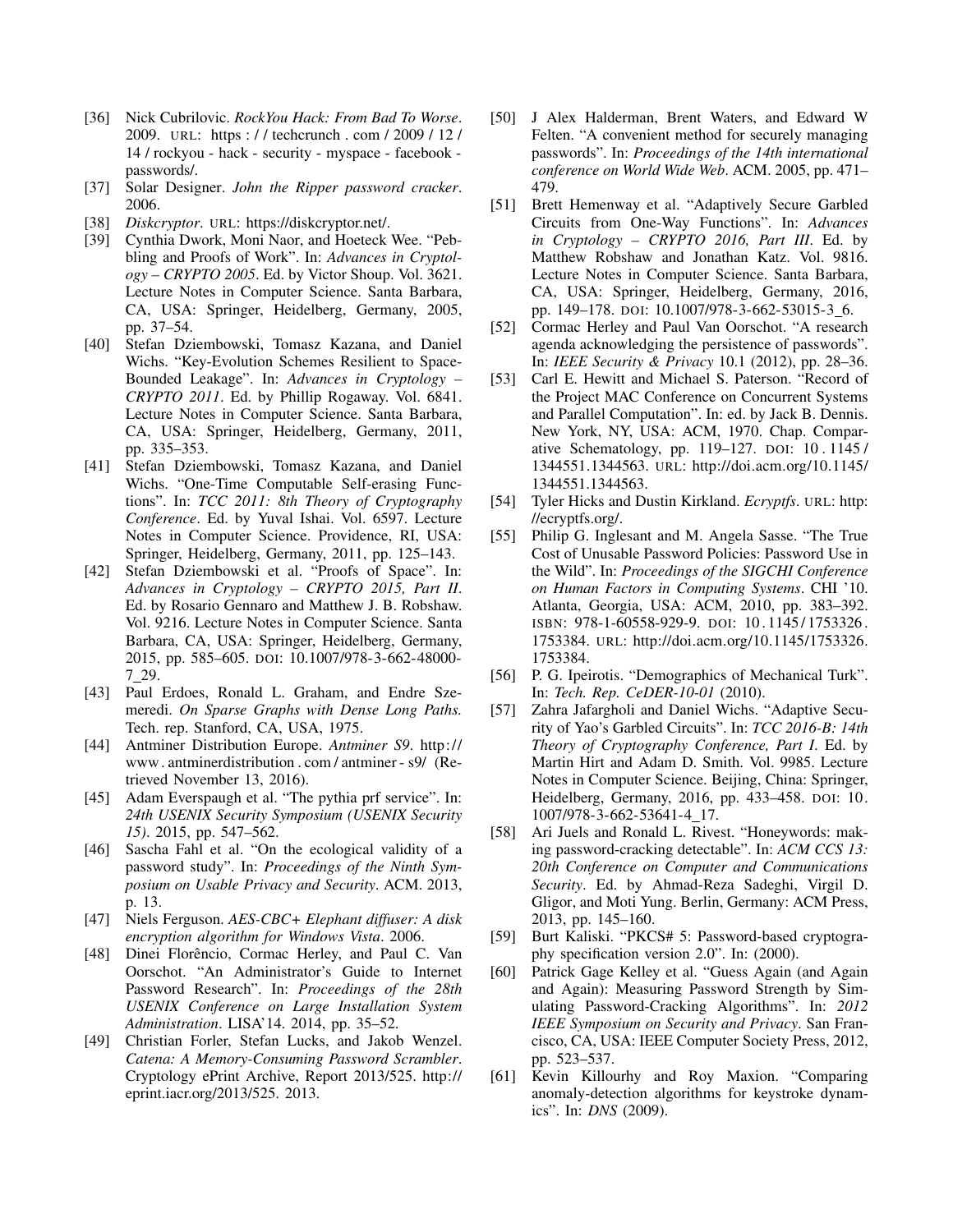- [62] Saranga Komanduri et al. "Of passwords and people: measuring the effect of password-composition policies". In: *CHI*. 2011, pp. 2595–2604. URL: http://dl. acm.org/citation.cfm?id=1979321.
- [63] Saranga Komanduri et al. "Telepathwords: Preventing Weak Passwords by Reading Users' Minds". In: *23rd USENIX Security Symposium (USENIX Security 14)*. San Diego, CA: USENIX Association, Aug. 2014, pp. 591–606. ISBN: 978-1-931971-15-7. URL: https: / / www . usenix . org / conference / usenixsecurity14 / technical-sessions/presentation/komanduri.
- [64] Zhiwei Li et al. "The Emperor's New Password Manager: Security Analysis of Web-based Password Managers." In: *USENIX Security*. 2014, pp. 465–479.
- [65] Jerry Ma et al. "A Study of Probabilistic Password Models". In: *2014 IEEE Symposium on Security and Privacy*. Berkeley, CA, USA: IEEE Computer Society Press, 2014, pp. 689–704. DOI: 10.1109/SP.2014.50.
- [66] Mohammad Mahmoody, Tal Moran, and Salil P. Vadhan. "Publicly verifiable proofs of sequential work". In: *ITCS 2013: 4th Innovations in Theoretical Computer Science*. Ed. by Robert D. Kleinberg. Berkeley, CA, USA: Association for Computing Machinery, 2013, pp. 373–388.
- [67] Udi Manber. "A simple scheme to make passwords based on one-way functions much harder to crack". In: *Computers & Security* 15.2 (1996), pp. 171–176.
- [68] William Melicher et al. "Fast, Lean, and Accurate: Modeling Password Guessability Using Neural Networks". In: *USENIX Security Symposium*. 2016, pp. 175–191.
- [69] David Meyer. *How to Check If You Were Caught Up In the Dropbox Breach*. http : / / fortune . com / 2016/ 08/ 31/ dropbox - breach - passwords/ (retrieved 11/10/2016).
- [70] Robert Morris and Ken Thompson. "Password security: A case history". In: *Communications of the ACM* 22.11 (1979), pp. 594–597. URL: http://dl.acm.org/ citation.cfm?id=359172.
- [71] Randall Munroe. *Password Strength*. 2011. URL: https://xkcd.com/936/.
- [72] Arvind Narayanan and Vitaly Shmatikov. "Fast Dictionary Attacks on Passwords Using Time-Space Tradeoff". In: *ACM CCS 05: 12th Conference on Computer and Communications Security*. Ed. by Vijayalakshmi Atluri, Catherine Meadows, and Ari Juels. Alexandria, Virginia, USA: ACM Press, 2005, pp. 364–372.
- [73] C. Percival. "Stronger key derivation via sequential memory-hard functions". In: *BSDCan 2009*. 2009.
- [74] Colin Percival and Simon Josefsson. *The scrypt password-based key derivation function*. Tech. rep. 2016.
- [75] Niels Provos and David Mazieres. "Bcrypt algorithm". In: USENIX. 1999.
- [76] Ling Ren and Srinivas Devadas. "Proof of Space from Stacked Expanders". In: *TCC 2016-B: 14th Theory of Cryptography Conference, Part I*. Ed. by

Martin Hirt and Adam D. Smith. Vol. 9985. Lecture Notes in Computer Science. Beijing, China: Springer, Heidelberg, Germany, 2016, pp. 262–285. DOI: 10. 1007/978-3-662-53641-4 11.

- [77] Blake Ross et al. "Stronger Password Authentication Using Browser Extensions." In: *Usenix security*. Baltimore, MD, USA. 2005, pp. 17–32.
- [78] John E. Savage and Sowmitri Swamy. "Space-time trade-offs on the FFT algorithm". In: *IEEE Transactions on Information Theory* 24.5 (1978), pp. 563– 568.
- [79] John E. Savage and Sowmitri Swamy. "Space-Time Tradeoffs for Oblivious Interger Multiplications". In: *ICALP*. 1979, pp. 498–504.
- [80] Richard Shay et al. "Can Long Passwords Be Secure and Usable?" In: *Proceedings of the SIGCHI Conference on Human Factors in Computing Systems*. CHI '14. Toronto, Ontario, Canada: ACM, 2014, pp. 2927–2936. ISBN: 978-1-4503-2473-1. DOI: 10. 1145/2556288.2557377. URL: http://doi.acm.org/10. 1145/2556288.2557377.
- [81] Richard Shay et al. "Designing Password Policies for Strength and Usability". In: *ACM Trans. Inf. Syst. Secur.* 18.4 (2016), p. 13.
- [82] Richard Shay et al. "Encountering stronger password requirements: user attitudes and behaviors". In: *Proceedings of the Sixth Symposium on Usable Privacy and Security*. SOUPS '10. Redmond, Washington: ACM, 2010, 2:1–2:20. ISBN: 978-1-4503-0264-7. DOI: 10.1145/1837110.1837113. URL: http://doi.acm. org/10.1145/1837110.1837113.
- [83] Jeffrey M. Stanton et al. "Analysis of End User Security Behaviors". In: *Comput. Secur.* 24.2 (Mar. 2005), pp. 124–133.
- [84] Michelle Steves et al. *Report: Authentication Diary Study*. Tech. rep. NISTIR 7983. National Institute of Standards and Technology (NIST), 2014.
- [85] Sowmitri Swamy and John E. Savage. "Space-Time Tradeoffs for Linear Recursion". In: *POPL*. 1979, pp. 135–142.
- [86] R Core Team. *R: A Language and Environment for Statistical Computing*. R Foundation for Statistical Computing. Vienna, Austria, 2016. URL: https://www. R-project.org.
- [87] Martin Tompa. "Time-space Tradeoffs for Computing Functions, Using Connectivity Properties of Their Circuits". In: *Proceedings of the Tenth Annual ACM Symposium on Theory of Computing*. STOC '78. San Diego, California, USA: ACM, 1978, pp. 196–204. DOI: 10.1145/800133.804348.
- [88] Blase Ur et al. "How does your password measure up? The effect of strength meters on password creation". In: *Proceedings of USENIX Security Symposium*. 2012.
- [89] Blase Ur et al. "Measuring Real-World Accuracies and Biases in Modeling Password Guessability". In: *Proceedings of the 24th USENIX Security Symposium*. USENIX, Aug. 2015. URL: http://www.ece.